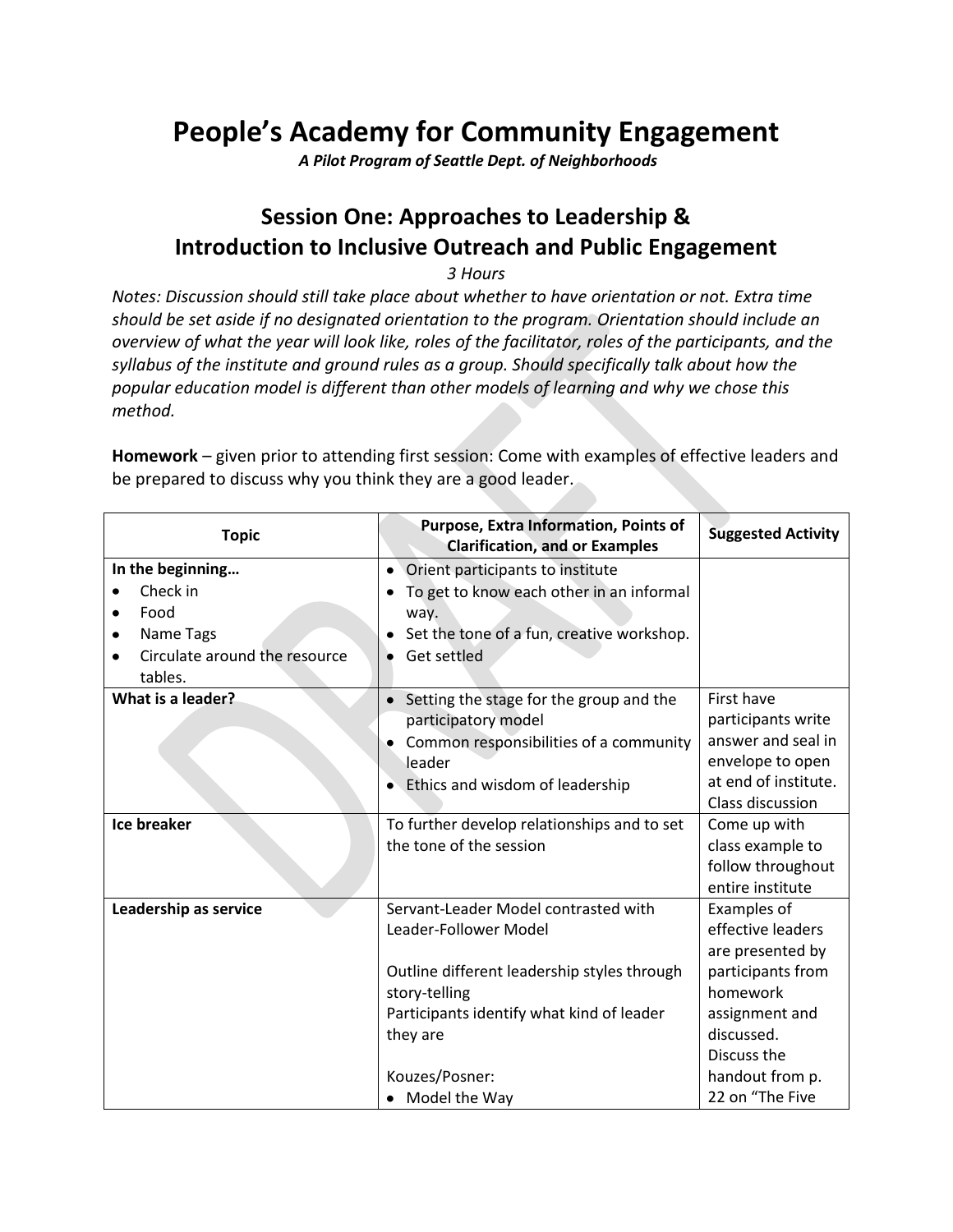|                               | Inspire a Shared Vision                                                                                                                                                            | Practices and Ten                                                                                                           |
|-------------------------------|------------------------------------------------------------------------------------------------------------------------------------------------------------------------------------|-----------------------------------------------------------------------------------------------------------------------------|
|                               | <b>Challenge the Process</b><br>٠                                                                                                                                                  | Commitments of                                                                                                              |
|                               | <b>Enable Others to Act</b>                                                                                                                                                        | Leadership."                                                                                                                |
|                               | <b>Encourage the Heart</b>                                                                                                                                                         | Small group                                                                                                                 |
|                               | Importance of building and maintain<br>relationships<br>Leadership is a relationship<br>between those who aspire to lead<br>and those who choose to follow."<br>P.20 Kouzes/Posner | discussions on<br>examples. What<br>type of interaction<br>do you prefer?<br>How do you foster<br>relationship<br>building? |
|                               | Share examples from NDC's of how strong                                                                                                                                            |                                                                                                                             |
|                               | community relationships fostered                                                                                                                                                   |                                                                                                                             |
|                               | leadership                                                                                                                                                                         |                                                                                                                             |
| Diversity in leadership roles | Leaders who reflect and represent their                                                                                                                                            | Discussion: What                                                                                                            |
|                               | constituents.                                                                                                                                                                      | does diversity                                                                                                              |
|                               | <b>Empowering historically</b>                                                                                                                                                     | mean to you?                                                                                                                |
|                               | underrepresented communities.                                                                                                                                                      |                                                                                                                             |
| Prevent burnout as a leader;  | Importance of delegating<br>$\bullet$                                                                                                                                              |                                                                                                                             |
| <b>Exercise self care</b>     | Remembering why you got involved                                                                                                                                                   |                                                                                                                             |
|                               |                                                                                                                                                                                    |                                                                                                                             |
|                               | Taking "me-time"                                                                                                                                                                   |                                                                                                                             |
|                               | Time management                                                                                                                                                                    |                                                                                                                             |
|                               | Diversifying projects and duties                                                                                                                                                   |                                                                                                                             |
| <b>Bow out gracefully</b>     | How to bow out gracefully                                                                                                                                                          |                                                                                                                             |
|                               | How to handle transitions                                                                                                                                                          |                                                                                                                             |
|                               | Develop new leaders                                                                                                                                                                |                                                                                                                             |

# **Session One (cont'd): Inclusive Outreach and Engagement**

| <b>Topic</b>                             | Purpose, Extra Information,<br>Points of Clarification, and or<br><b>Examples</b> | <b>Suggested Activity</b>                           |
|------------------------------------------|-----------------------------------------------------------------------------------|-----------------------------------------------------|
| In the beginning                         | Purpose: To convey the value of                                                   | Pre-class assignment:                               |
| Check in                                 | including different                                                               | Attend a district council,                          |
| Food                                     |                                                                                   | CNC,                                                |
| Name Tags                                |                                                                                   | neighborhood/community                              |
| Circulate around the resource<br>tables. |                                                                                   | council meeting.                                    |
|                                          |                                                                                   | Review the City's RSJI<br>information (on website). |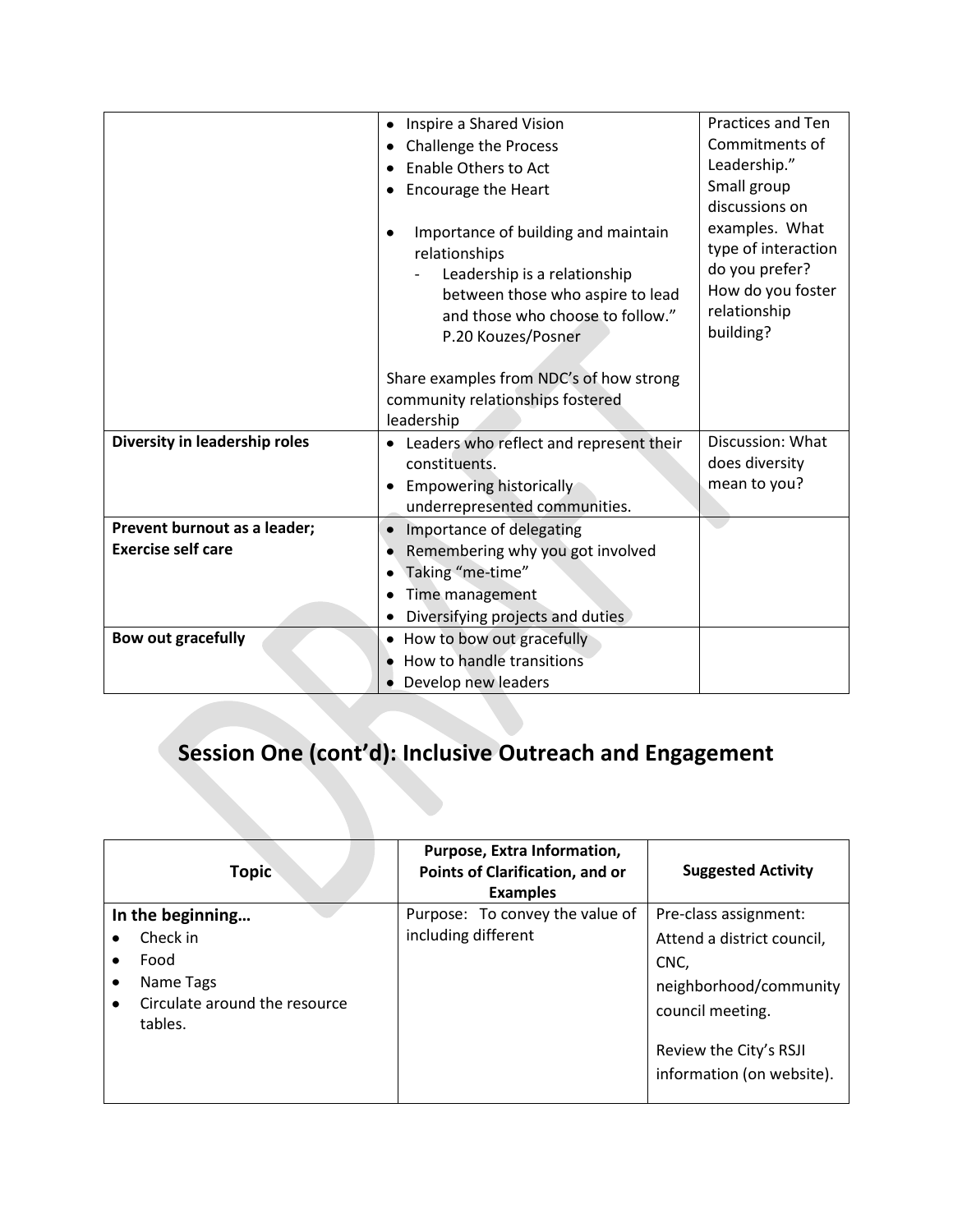| History of RSJI, purpose, etc.        | Race the power of illusion          |                            |
|---------------------------------------|-------------------------------------|----------------------------|
|                                       | snippet?                            |                            |
| <b>Ice breaker</b>                    | Understand the struggles (of        | Guess Who's Coming to      |
|                                       | both sides) when integrating        | Dinner? exercise           |
|                                       | different groups for one purpose    |                            |
|                                       | and/or event.                       |                            |
| Who are the HUCs (historically-       | This helps define and identify      | Exercise or discussion:    |
| underrepresented communities) in      | the topic and need of               | Mappingwhere and who       |
| your community?                       | Inclusive Outreach and              | are they.                  |
|                                       | engagement.                         |                            |
|                                       | "Commoncensus" using                |                            |
|                                       | census data and common              |                            |
|                                       | knowledge of who has a              |                            |
|                                       | presence in your community.         |                            |
| Inclusive outreach and engagement     | Pros and cons of outreaching and    | Discussion where           |
|                                       | engaging inclusively                | participants list pros and |
|                                       |                                     | cons.                      |
|                                       | What's the value, the why?          |                            |
|                                       | Why include people of different     |                            |
|                                       | backgrounds, ages, races,           |                            |
|                                       | abilities, gender, religion, class? |                            |
|                                       | Value and purpose of                |                            |
|                                       | inclusiveness                       |                            |
|                                       | Making everyone feel that           |                            |
|                                       | they are a part of the              |                            |
|                                       | community                           |                            |
|                                       | Involving people in the             |                            |
|                                       | decisions that affect them is       |                            |
|                                       | important                           |                            |
|                                       | Helps diversify thinking and        |                            |
|                                       | solve problems in new and           |                            |
|                                       | creative ways                       |                            |
|                                       | Finding common ground,              |                            |
|                                       | values, aspirations, needs,         |                            |
|                                       | dreams, etc. will help to be        |                            |
|                                       | effective in working with           |                            |
|                                       | diverse population                  |                            |
|                                       | Social Justice<br>٠                 |                            |
|                                       | Empowering those who feel           |                            |
|                                       | they do not have a voice            |                            |
|                                       | contributes to society              |                            |
| The onions of culture: cross-cultural | The outer layer your see<br>٠       | Game: phrases in           |
| communication                         | may be different than               | different languages? e.g.  |
|                                       | the core values you don't           | Where is the bathroom?     |
|                                       | see.                                |                            |
|                                       | Be humble and gracious;             | "It's rude to be on time"  |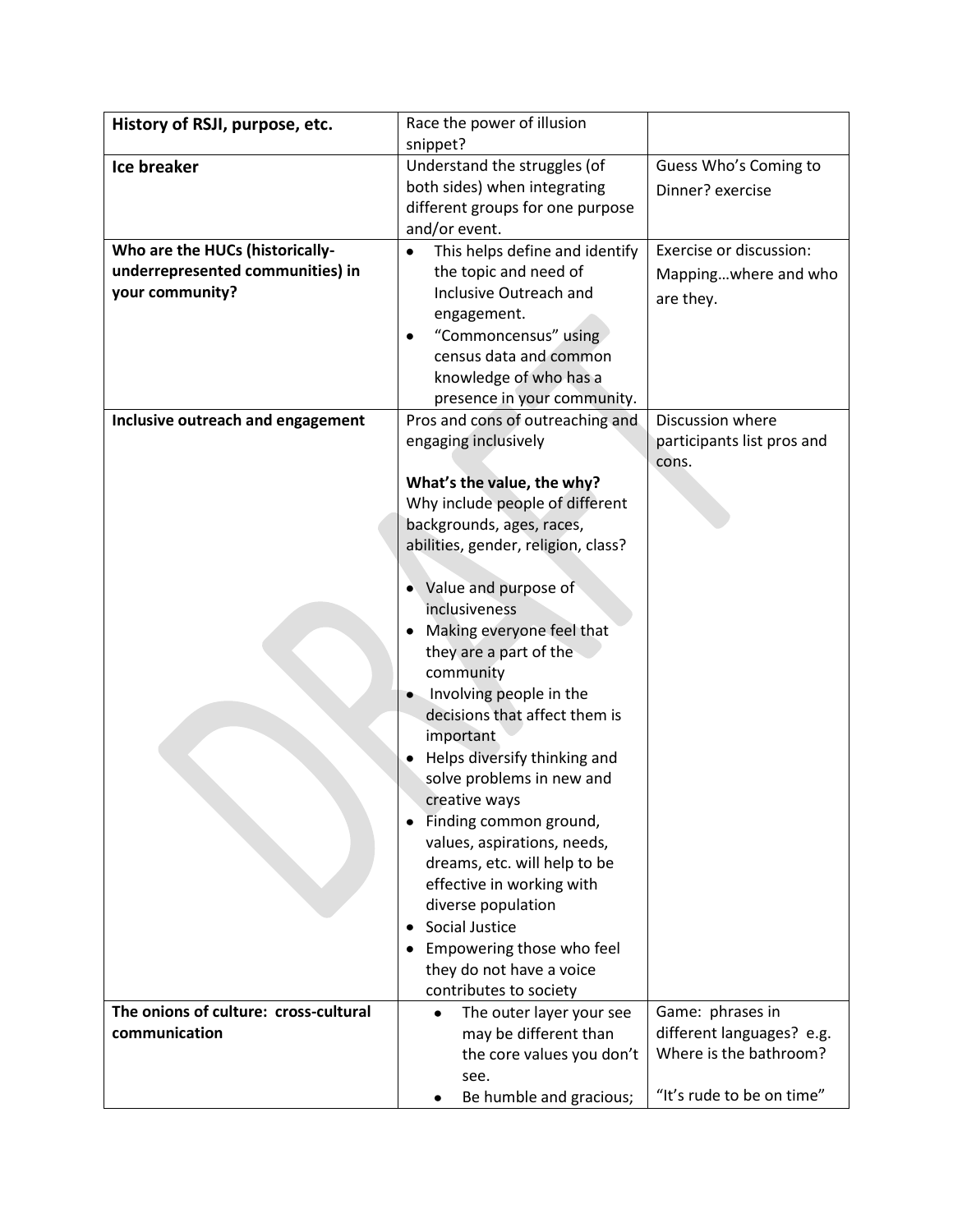|                                                                                              | don't assume. Be willing<br>to learn (continuously).<br>Ask, don't assume.<br>Don't force assimilation.<br>Learn how to<br>accommodate.<br><b>Actions</b><br>Facial expressions                                                                                                       | What are customs of your<br>culture? Don't make list of<br>other cultures. |
|----------------------------------------------------------------------------------------------|---------------------------------------------------------------------------------------------------------------------------------------------------------------------------------------------------------------------------------------------------------------------------------------|----------------------------------------------------------------------------|
| Different models reaching out to<br>groups                                                   | <b>Trusted Advocate Model</b><br>$\bullet$<br>(Annie E. Casey)<br>SPU's model<br>Involving All Neighbors<br><b>Public Outreach Liaisons</b><br>Ally/Co-Ally/Alliance<br>Ally is a person of power<br>helping people<br>Co-ally is someone who a<br>person who belongs to<br>the group |                                                                            |
| Tools and methods of engagement<br>(could move topic to session two if not<br>enough time)   | Translation<br>$\bullet$<br>Interpretation<br>(equipment,<br>interpreters)<br>Gathering around food<br><b>Providing Childcare</b><br>Hosting meetings in safe<br>and familiar places to<br>community                                                                                  |                                                                            |
| <b>Tools and methods outreach</b><br>(could move topic to session two if not<br>enough time) | One particular way<br>doesn't work with every<br>community<br>Ask the community of<br>the preferred method of<br>being outreached tool<br>Face to face<br>Newsletter and papers<br>Phone calls                                                                                        |                                                                            |

**Homework:** Visit a community meeting and evaluate how inclusive it is (give worksheet).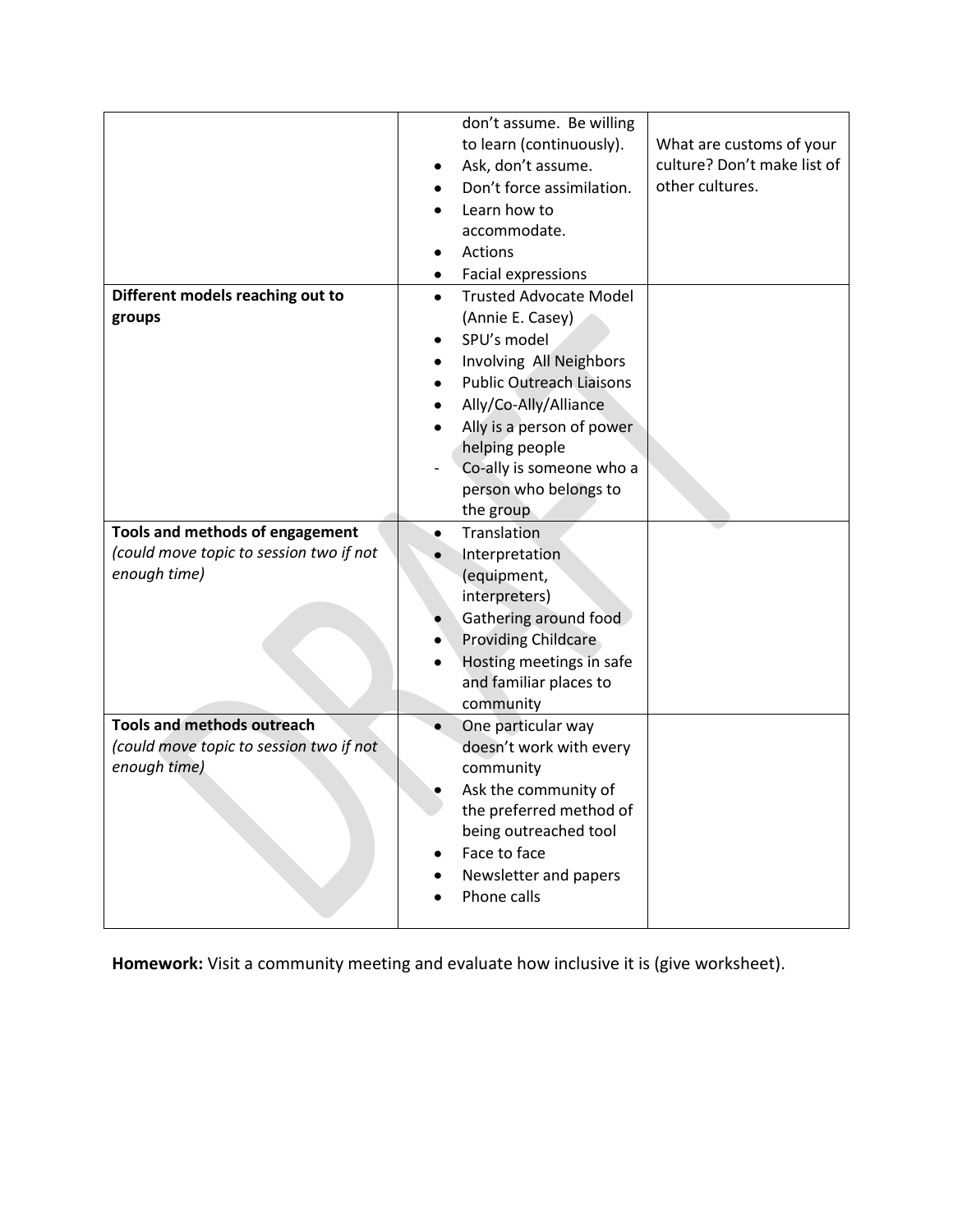## **Session Two: Inclusive Outreach and Public Engagement (continued from Session One) &**

#### **Community Organizing**

In this session, we hope to familiarize group members with the array of community resources and partnerships available, inform group members of the resources available online, in the media, and in their communities that can be used as a means of communication as well as organization tools. This session will allow group members to learn how to develop and use outreach plans as well as identify the differences between outreach and engagement and when to use one over the other.

*Learning Objectives:*

- *How to identify and use community resources and partnerships (POLs)*
- *How to use and apply online communication and organizing tools*
- *How to develop and use and outreach plan*
- *To distinguish between outreach and Engagement.*

| <b>Topic</b>                                                                                                 | Purpose, Extra Information, Points of<br><b>Clarification, and or Examples</b>                                                                                                                                                                                                                                                                                                                                                                                                                                                  | <b>Suggested Activity</b>                                                                                                                                                                         |
|--------------------------------------------------------------------------------------------------------------|---------------------------------------------------------------------------------------------------------------------------------------------------------------------------------------------------------------------------------------------------------------------------------------------------------------------------------------------------------------------------------------------------------------------------------------------------------------------------------------------------------------------------------|---------------------------------------------------------------------------------------------------------------------------------------------------------------------------------------------------|
| <b>Understanding IOPE</b>                                                                                    | Evaluate IOPE strategies which participants<br>observed outside of class at a meeting                                                                                                                                                                                                                                                                                                                                                                                                                                           | <b>Discuss homework</b><br>assignment<br>Ask again: What's<br>the value, the why?<br>Why include people<br>of different<br>backgrounds, ages,<br>races, abilities,<br>gender, religion,<br>class? |
| <b>Outreach and</b><br><b>Engagement</b><br>Differences between<br>O&E -When to use one<br>and not the other | To differentiate between outreach and<br>engagement and to learn when one is more<br>effective than the other.<br>One method brings one type of people together. It<br>is necessary to choose the right method for the<br>right audience and to utilize various methods to<br>reach a diverse group of people<br><b>Outreach:</b> Activities intentionally employed to<br>make contact and potentially develop working<br>relationships with specific individuals and/or groups<br>for purposes, but not restricted to, sharing | IOPE guide as<br>homework/at home<br>reading<br>Developing and<br>outreach or<br>engagement plan<br>Long term or short<br>term                                                                    |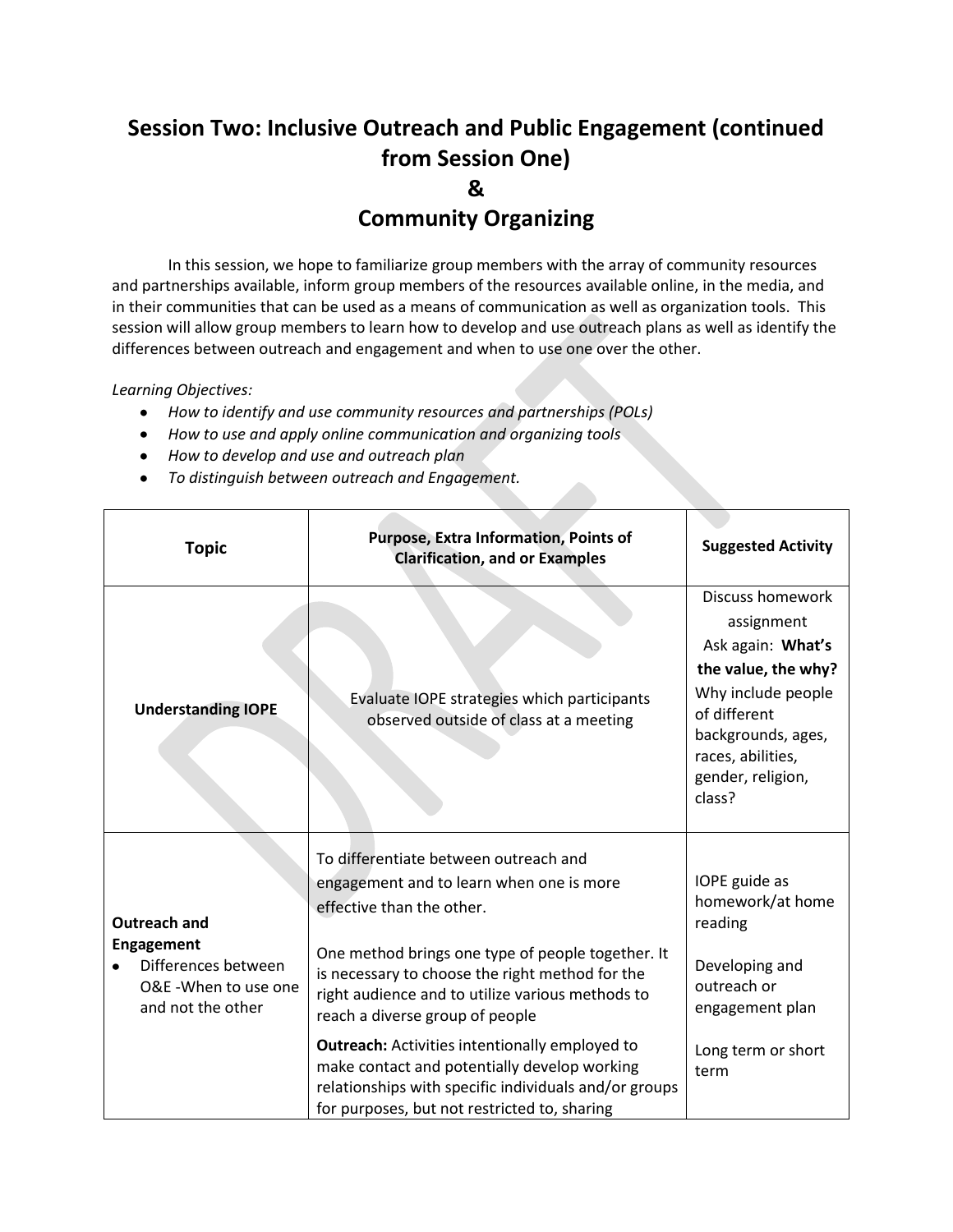|                                                                                                                                  | information, education, or service provision.<br><b>Community Engagement: Activities that</b><br>intentionally enable community members to<br>effectively engage in deliberation, dialogue, and<br>action on public issues and in the design and<br>delivery of public services. Developing and<br>sustaining a working relationship between<br>government and one or more community groups to<br>help both understand and act on the needs or<br>issues that the community experiences.<br>Create culturally relevant materials<br>Various methods of Outreach and Engagement<br><b>Story Telling</b><br>One on one interviews<br>Campaign<br>Networking<br>Website<br>Enewsletter<br><b>Email listserv</b><br>Facebook/twitter<br><b>Brochure</b><br>Flyer<br>Phone<br>Door to door<br>Presentation<br>Meeting or workshop<br><b>NDCs</b><br><b>NSC</b> |                                                  |
|----------------------------------------------------------------------------------------------------------------------------------|-----------------------------------------------------------------------------------------------------------------------------------------------------------------------------------------------------------------------------------------------------------------------------------------------------------------------------------------------------------------------------------------------------------------------------------------------------------------------------------------------------------------------------------------------------------------------------------------------------------------------------------------------------------------------------------------------------------------------------------------------------------------------------------------------------------------------------------------------------------|--------------------------------------------------|
| <b>Identify resources and</b><br>partnerships<br><b>Asset Mapping</b><br><b>Existing resources</b><br>e.g. POLs<br>Discuss allys | To orient group members of the available resources<br>and partnerships<br>Community<br>٠<br><b>Meeting places</b><br>Points of interest<br>Large employers<br>Popular hangout places or stores<br>Parks                                                                                                                                                                                                                                                                                                                                                                                                                                                                                                                                                                                                                                                   |                                                  |
| <b>Build capacity of</b><br>community Groups                                                                                     | Foster collaboration by promoting<br>$\bullet$<br>cooperative goals and building trust. p.277<br>Kouzes/Posner<br>Maintaining presence in community, e.g.                                                                                                                                                                                                                                                                                                                                                                                                                                                                                                                                                                                                                                                                                                 | Civil rights example<br>or other from<br>history |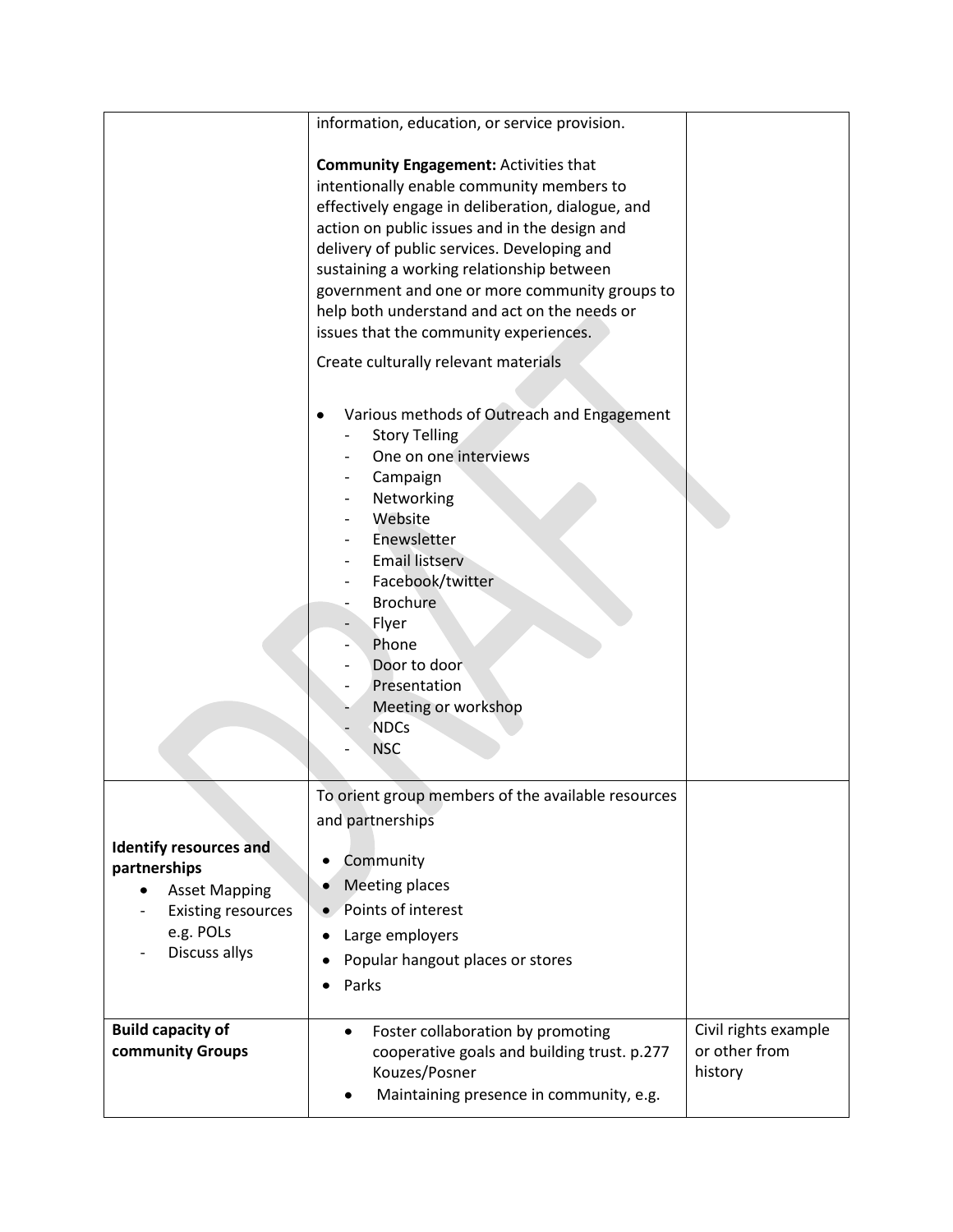|                                | regular meetings, blogs, articles in local                                              |                          |
|--------------------------------|-----------------------------------------------------------------------------------------|--------------------------|
|                                | paper                                                                                   |                          |
|                                | Reaching out to other local groups to see                                               |                          |
|                                | where collaboration can occur                                                           |                          |
|                                | Develop a supportive structure<br>٠                                                     |                          |
|                                | Formulate a strategy                                                                    |                          |
|                                | Assess facilitating and limiting forces                                                 |                          |
|                                | Identify the influentials<br>$\bullet$                                                  |                          |
|                                | Establish relationships<br>٠                                                            |                          |
|                                | Obtain resources (materials and money)<br>٠                                             |                          |
|                                | Evaluate accomplishments<br>٠                                                           |                          |
|                                | Tell your story to inspire action<br>٠                                                  |                          |
|                                | Start small with a project that's realistic                                             |                          |
|                                | and achievable                                                                          |                          |
|                                | Build on what's already successful in the                                               |                          |
|                                | community                                                                               |                          |
|                                | Sustain leadership, keep new members<br>٠                                               |                          |
|                                | coming, and existing members engaged                                                    |                          |
|                                | Focus on outreach in beginning as well as<br>٠                                          |                          |
|                                | project development to ensure                                                           |                          |
|                                | participation and support                                                               |                          |
|                                | Meet with elected officials to share project,                                           |                          |
|                                | solicit support                                                                         |                          |
|                                | Develop broad base of resources to draw                                                 |                          |
|                                | upon, e.g. NMF, OED, etc                                                                |                          |
| <b>Building and sustaining</b> | How do you sustain involvement?                                                         | Who is in your           |
| members, leaders and           | Having a shared vision/mission, develop as                                              | audience and how         |
| <b>HUC involvement</b>         | a group and use as a touchstone                                                         | do you                   |
| <b>Expand to RSJI</b>          | throughout project                                                                      | communicate with         |
|                                | "Founder's Syndrome" What is it and how                                                 | them?                    |
|                                | to overcome it                                                                          |                          |
|                                | Term limits, rotations, and succession                                                  | How have you seen        |
|                                | planning                                                                                | people grow as           |
|                                | Recognizing contributions on regular basis<br>Celebrating small successes along the way | leaders? How have        |
|                                | Recruiting personally is effective                                                      | you seen leaders         |
|                                | Asking what skills they need to                                                         | recognized or            |
|                                | learn/improve on and supporting their                                                   | rewarded?                |
|                                | development through training, etc                                                       |                          |
| <b>Communication and</b>       | To learn about various ways of maximizing<br>٠                                          | <b>Outreach Tool Kit</b> |
| organizing via the             | communication and planning over the internet                                            |                          |
| internet, media, and           | Facebook<br>٠                                                                           |                          |
| community                      | Twitter                                                                                 |                          |
| announcements                  | Doodle                                                                                  |                          |
|                                | Surveymonkey (lots)                                                                     |                          |
|                                | Google tools (Google doc, Google calendar)                                              |                          |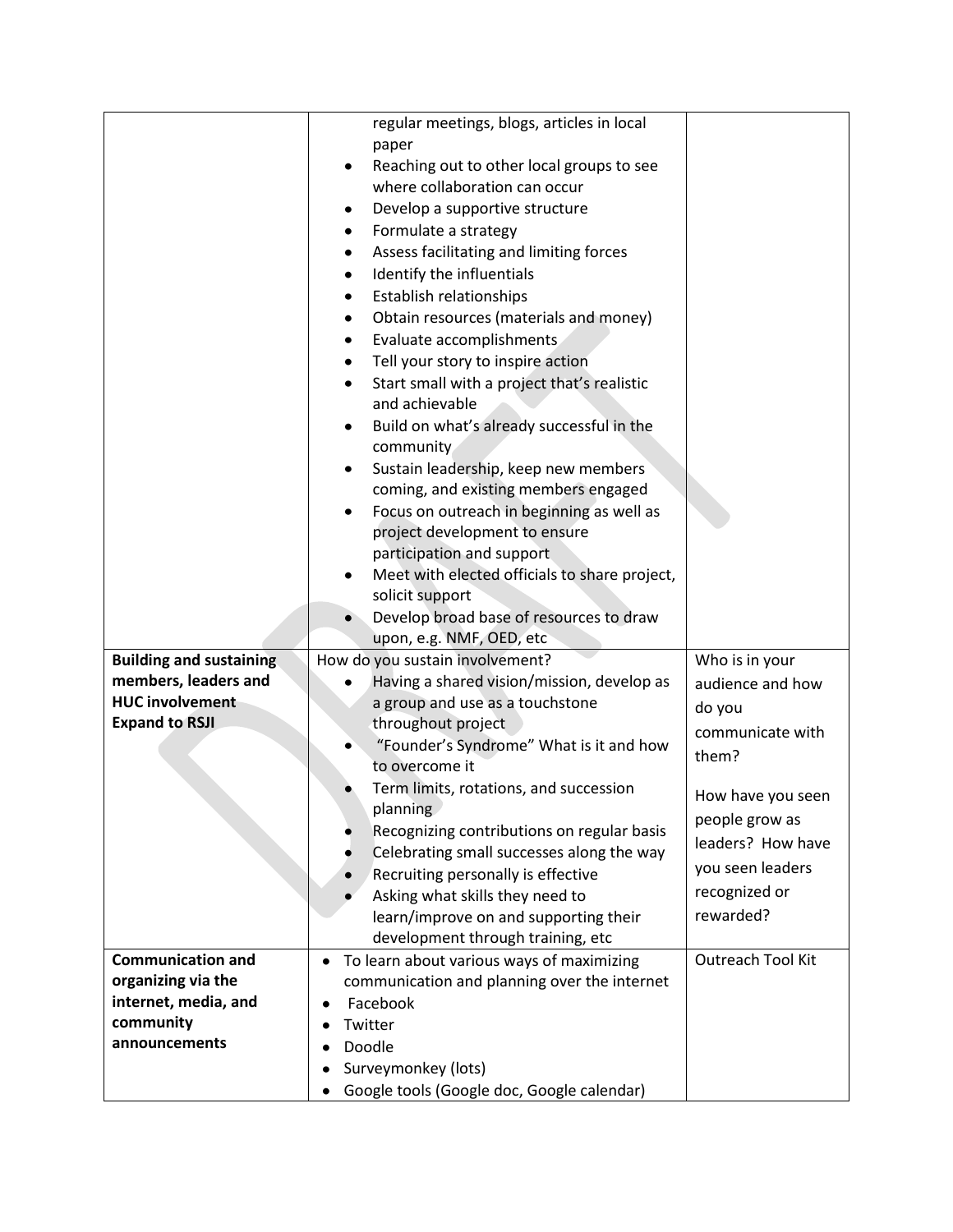|                                                                                                                            | Dropbox                                                                                                                                                                                                                                             |                                           |
|----------------------------------------------------------------------------------------------------------------------------|-----------------------------------------------------------------------------------------------------------------------------------------------------------------------------------------------------------------------------------------------------|-------------------------------------------|
|                                                                                                                            | Evite                                                                                                                                                                                                                                               |                                           |
|                                                                                                                            | Listserv                                                                                                                                                                                                                                            |                                           |
|                                                                                                                            | Community announcement pages and entities                                                                                                                                                                                                           |                                           |
|                                                                                                                            | <b>Blogs</b>                                                                                                                                                                                                                                        |                                           |
|                                                                                                                            | Use media (calendars, press releases, online                                                                                                                                                                                                        |                                           |
|                                                                                                                            | newspapers, adversarial)                                                                                                                                                                                                                            |                                           |
|                                                                                                                            | Public access TV                                                                                                                                                                                                                                    |                                           |
|                                                                                                                            | Public service announcements                                                                                                                                                                                                                        |                                           |
|                                                                                                                            | Ethnic media                                                                                                                                                                                                                                        |                                           |
|                                                                                                                            | Newsletter                                                                                                                                                                                                                                          |                                           |
|                                                                                                                            | To learn who your contacts are and how to keep                                                                                                                                                                                                      |                                           |
|                                                                                                                            | them informed                                                                                                                                                                                                                                       |                                           |
| <b>Organizing and keeping</b><br>accurate records<br>Using updated mailing<br>lists<br>Consistent records -<br>what works? | To be able to identify the who the key members of<br>your group<br>To learn the importance of transparency in your<br>process - maintain your credibility<br>Keeping minutes and agendas<br><b>Finances and invoices</b><br>٠<br>Website up to date | Organizational tools<br>and/or worksheets |

**Homework:** Review access to community resources online, look at government websites. (give list of questions)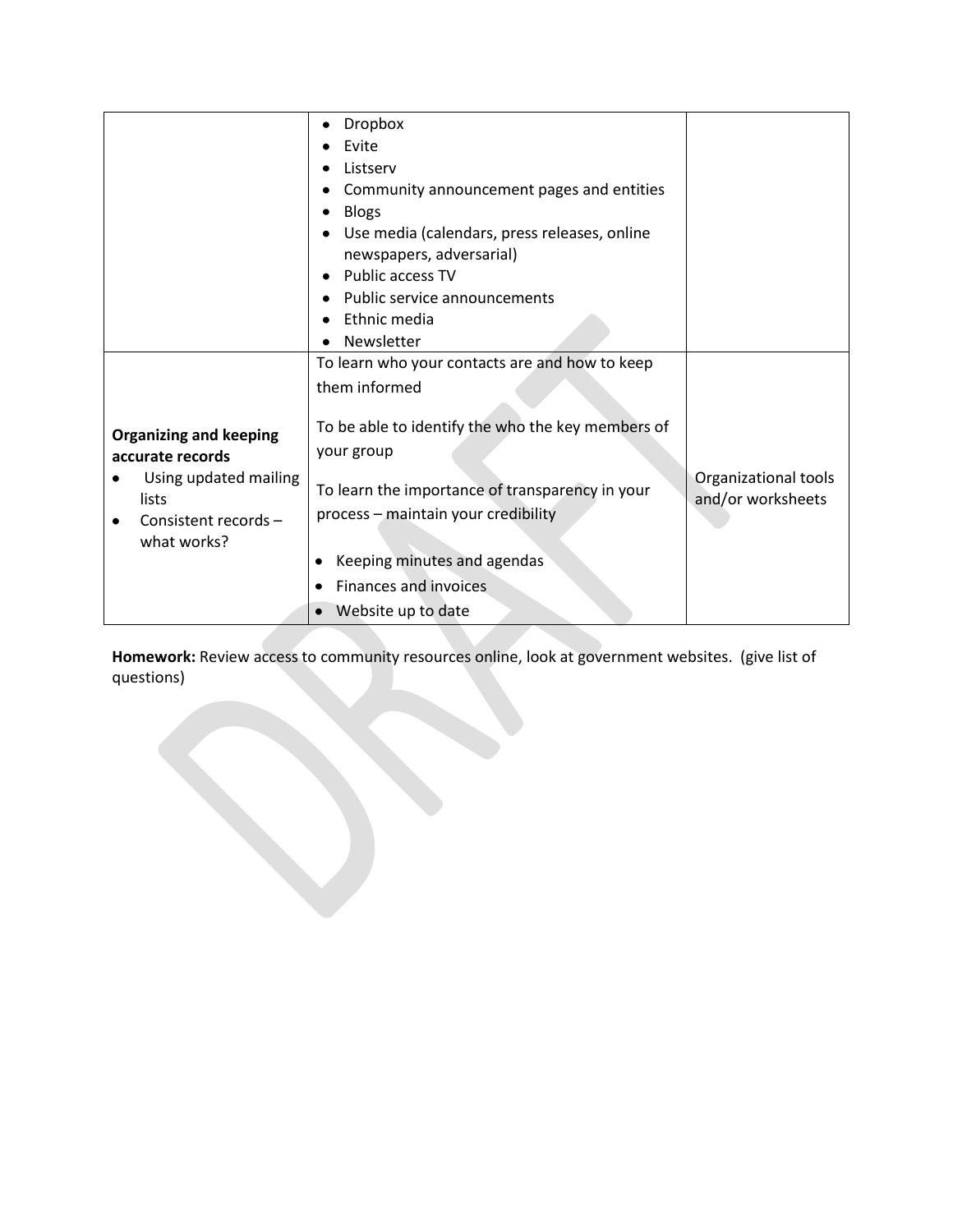#### **Session Three: Accessing Government**

*3 Hours*

Notes on the Session*: Homework should be assigned in previous session to learn about or refresh information about the various levels of government, check and balance system and also to fill out the "Who Represents You" worksheet. Session should focus on discussion about how to navigate power structure, various methods of interacting and networking with the government, and on the budget process. Encourage Council members, Representatives, or other political figure to be a guest.* 

|           | <b>Topic</b>            | Purpose, Extra Information, Points of<br><b>Clarification, and or Examples</b> | <b>Suggested Activity</b> |
|-----------|-------------------------|--------------------------------------------------------------------------------|---------------------------|
|           | <b>City Government</b>  |                                                                                |                           |
|           | <b>Executive Branch</b> |                                                                                |                           |
|           | City<br>٠               |                                                                                |                           |
|           | Departments             | Online tools and helpful websites                                              |                           |
|           | <b>City Council</b>     | Examples of policy process (how an idea from                                   |                           |
|           | Judicial                | a community turned into a policy)                                              | How a bill is passed      |
|           | Jurisdictions and       | <b>District Coordinators</b>                                                   | school house rock?        |
|           | Responsibilities        | Frequently used terms: Bill, Ordinance,                                        | Jeopardy?                 |
|           | <b>Budget Process</b>   | Referenda, Initiative, Resolutions, Code, Sly                                  |                           |
|           | Path of Policy          |                                                                                |                           |
| $\bullet$ | Interacting with the    |                                                                                |                           |
|           | city                    |                                                                                |                           |
|           | <b>King County</b>      |                                                                                |                           |
| $\bullet$ | <b>Executive Branch</b> |                                                                                |                           |
|           | (Executive)             |                                                                                |                           |
| ٠         | Metropolitan King       |                                                                                |                           |
|           | <b>County Council</b>   |                                                                                |                           |
|           | Judicial                | Online tools and helpful websites                                              |                           |
|           | Jurisdictions and       | Examples of policy process (how an idea from                                   |                           |
|           | Responsibilities        | a community turned into a policy)                                              |                           |
|           | (public health)         |                                                                                |                           |
|           | <b>Budget Process</b>   |                                                                                |                           |
| ٠         | Path of Policy          |                                                                                |                           |
|           | Interacting with the    |                                                                                |                           |
|           | county                  |                                                                                |                           |
|           | <b>Washington State</b> | EG. Lobby Days in Olympia with different                                       |                           |
|           | <b>Executive Branch</b> | special interest groups (political parties,                                    |                           |
|           | (Governor)              | environmental, union, cause, etc.)                                             |                           |
| ٠         | Legislature             | Online tools and helpful websites, EG.                                         |                           |
|           | Judicial                | Telephone Hotline                                                              |                           |
|           | Jurisdictions and       | Examples of policy process (how an idea from                                   |                           |
|           | Responsibilities        | a community turned into a policy)                                              |                           |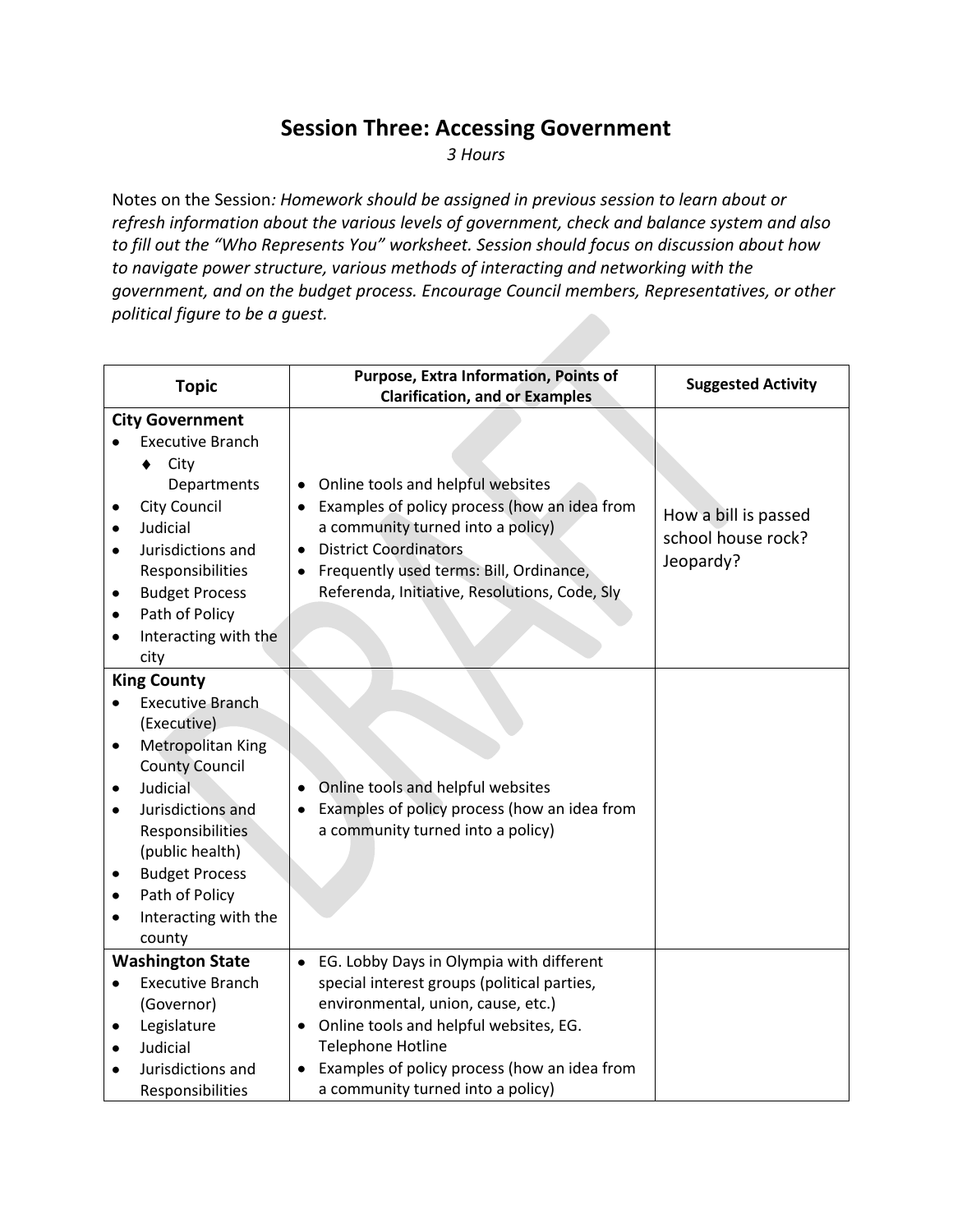| <b>Budget Process</b>                |                                                                                    |                                                     |
|--------------------------------------|------------------------------------------------------------------------------------|-----------------------------------------------------|
| Path of Policy<br>٠                  |                                                                                    |                                                     |
| Interacting with the<br>٠            |                                                                                    |                                                     |
| state                                |                                                                                    |                                                     |
| <b>Port of Seattle</b>               |                                                                                    |                                                     |
| Commissioners                        |                                                                                    |                                                     |
| Executive<br>٠                       |                                                                                    |                                                     |
| <b>Divisions</b><br>٠                | Online tools and helpful websites                                                  |                                                     |
| Jurisdictions and<br>٠               | Examples of policy process (how an idea from                                       |                                                     |
| Responsibilities                     | a community turned into a policy)                                                  |                                                     |
| <b>Budget Process</b><br>٠           |                                                                                    |                                                     |
| Path of Policy<br>٠                  |                                                                                    |                                                     |
| Interacting with the<br>٠            |                                                                                    |                                                     |
| port                                 |                                                                                    |                                                     |
| <b>Federal Government</b>            |                                                                                    |                                                     |
| <b>Executive Branch</b><br>$\bullet$ |                                                                                    |                                                     |
| Legislature<br>٠                     |                                                                                    |                                                     |
| Judicial<br>٠                        |                                                                                    |                                                     |
| Jurisdictions and<br>$\bullet$       | Online tools and helpful websites<br>٠                                             |                                                     |
| Responsibilities                     | Examples of policy process (how an idea from                                       |                                                     |
| <b>Budget Process</b><br>٠           | a community turned into a policy)                                                  |                                                     |
| Path of Policy                       |                                                                                    |                                                     |
| Interacting with the                 |                                                                                    |                                                     |
| federal government                   |                                                                                    |                                                     |
|                                      |                                                                                    |                                                     |
| <b>The District Council</b>          | To learn the different rules and functions of                                      |                                                     |
|                                      | the City Neighborhood Council, District<br>Council, and Neighborhood and community | Find out who your NDC is<br>and how to contact them |
| system                               | councils.                                                                          |                                                     |
| <b>Advocate for change</b>           |                                                                                    |                                                     |
| Public                               |                                                                                    |                                                     |
|                                      |                                                                                    |                                                     |
| Testimony                            |                                                                                    |                                                     |
| Generating                           | To introduce our group members to the way                                          |                                                     |
| Support for                          | they can advocate for change, and how using                                        | Share your story.                                   |
| your Cause                           | public testimony can be an effective way in                                        | Organize a mock event.                              |
| <b>Forming New</b>                   | generating support.                                                                |                                                     |
| Groups                               |                                                                                    |                                                     |
|                                      |                                                                                    |                                                     |
|                                      |                                                                                    |                                                     |
|                                      |                                                                                    |                                                     |
|                                      | Why is having a relationship with community<br>$\bullet$                           | Make an appt. with a                                |
| <b>Forging community</b>             | partners and key decision makers important?                                        | local representative.                               |
| partnerships and                     | How do you establish those relationships?                                          | Come up with and use a                              |
| engaging key                         | How is it beneficial for them to be in a                                           | unique approach to get                              |
| decision makers                      | relationship with you?                                                             | to know your<br>legislator/representative.          |
|                                      | Create unique relationships on a personal level                                    |                                                     |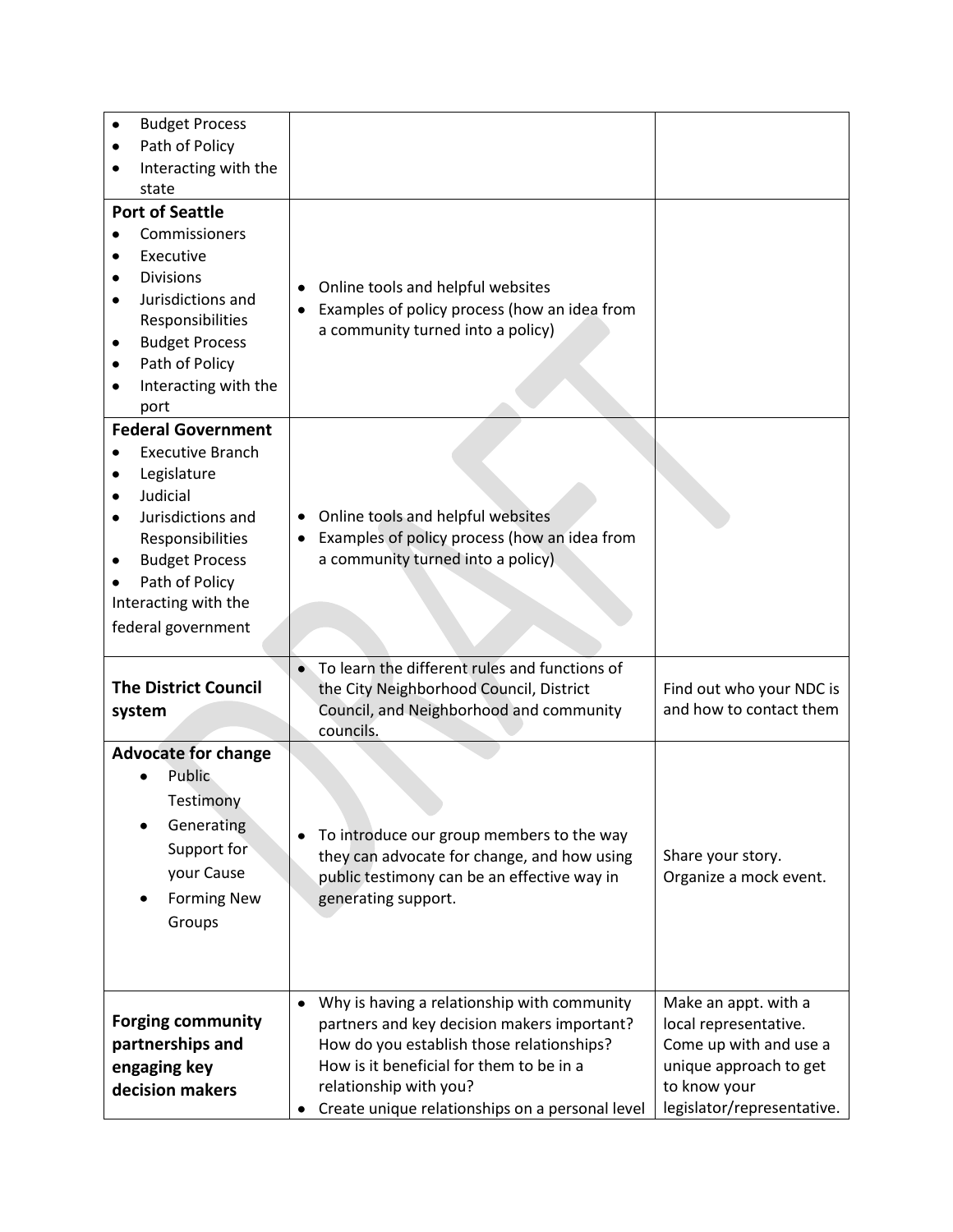| previously in<br>city history?<br>Online research<br>- key websites<br>include City<br>Clerk<br>Research Room<br><b>District</b><br>Coordinators as<br>resources and<br>referral tool<br><b>Analyze accessibility</b><br>of government<br>resources | where to go for information and history.<br>Once you know the background you have<br>several options of solving the problem.<br>Civic engagement by political pressure<br>$\bullet$<br>and lobbying is one method of getting<br>results.<br>Creating your own project to combat the<br>٠<br>issue is another way.<br>Often there are pre-existing issues within<br>our community that have created barriers<br>in coming together for current issues.<br>Learn to identify ongoing issues, and<br>decided whether addressing these issues<br>can complement your action plan focus,<br>or become a hurdle.<br>Understand the ways people can communicate<br>their ideas and concerns to governmental<br>entities, the challenges they may face, and how | What are the various<br>methods of finding<br>information?<br><b>Discuss homework</b><br>assignment<br>Ask again: What's the<br>value, the why?<br>Why include people of<br>different backgrounds, |
|-----------------------------------------------------------------------------------------------------------------------------------------------------------------------------------------------------------------------------------------------------|---------------------------------------------------------------------------------------------------------------------------------------------------------------------------------------------------------------------------------------------------------------------------------------------------------------------------------------------------------------------------------------------------------------------------------------------------------------------------------------------------------------------------------------------------------------------------------------------------------------------------------------------------------------------------------------------------------------------------------------------------------|----------------------------------------------------------------------------------------------------------------------------------------------------------------------------------------------------|
| <b>Community level</b><br>problem and issue<br>solving<br>What has<br>happened                                                                                                                                                                      | Learning historical context and to know where to<br>go if problems arise.<br>e.g. there is a piece of property that is an<br>"eye sore" within a community. Who<br>owns it? What can be done about it?<br>If there is an issue then you need to know                                                                                                                                                                                                                                                                                                                                                                                                                                                                                                    |                                                                                                                                                                                                    |
|                                                                                                                                                                                                                                                     | or asking for something<br>Making an in office appt and having a<br>prepared 90 second statement of purpose and<br>all to action<br>Writing effective letters<br>Site visits - they visit your project, social visit<br>Send them invitations to your events                                                                                                                                                                                                                                                                                                                                                                                                                                                                                            |                                                                                                                                                                                                    |
|                                                                                                                                                                                                                                                     | (coffee chat) before introducing your agenda                                                                                                                                                                                                                                                                                                                                                                                                                                                                                                                                                                                                                                                                                                            |                                                                                                                                                                                                    |

**Homework:** Talk with an NDC regarding a problem in the neighborhood. Research what's being done to address it by community groups and what government's role is in the project.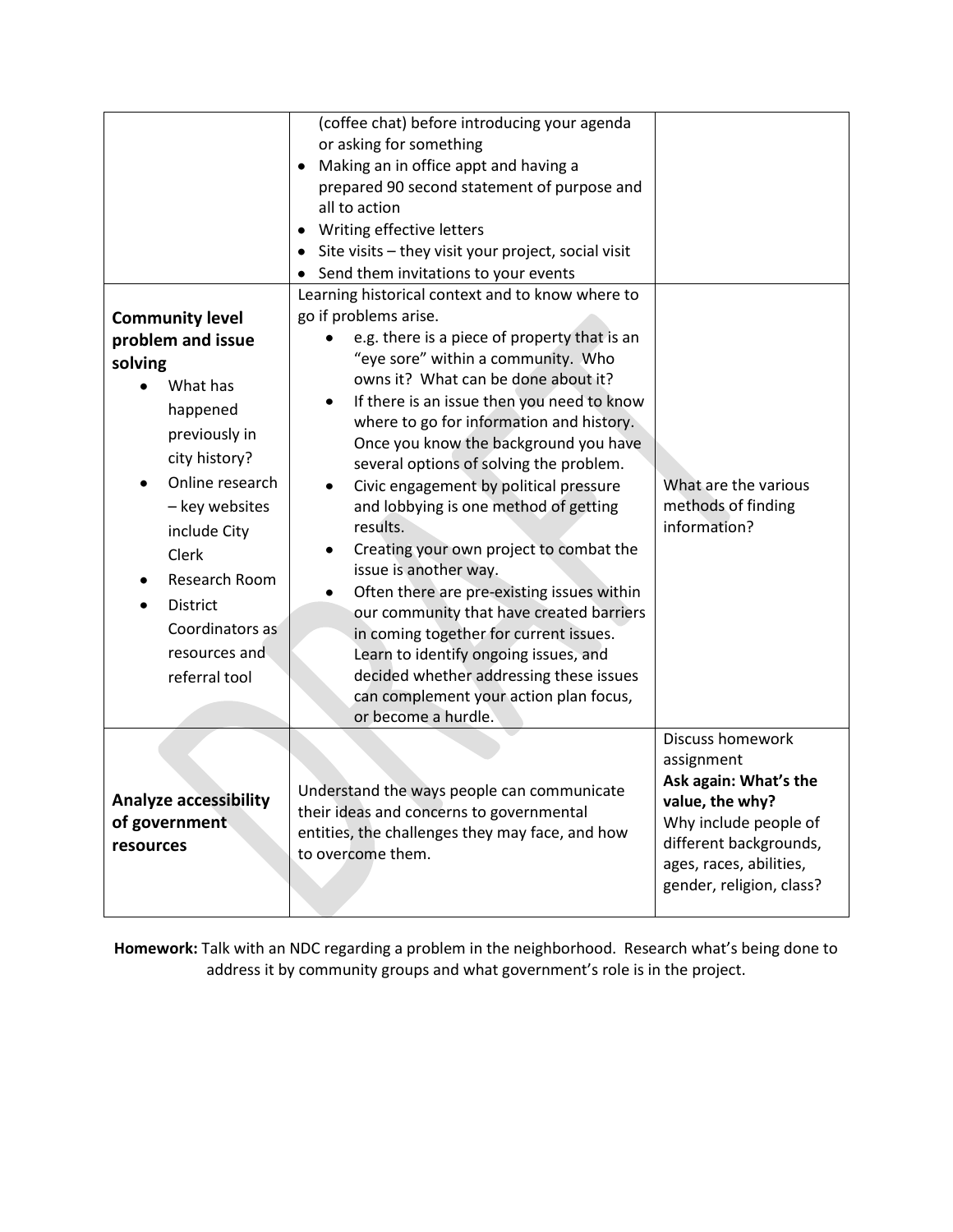### **Session Four: Event Planning and Meeting Facilitation**

*3 Hours*

Notes on the Session*: Purpose of this session is to share the best practices of event and meeting planning. The success of a cause can be measured by the success of the planning of the meetings and events*

| <b>Topic</b>                                                                                           | Purpose, Extra Information, Points of<br><b>Clarification, and or Examples</b>                                                                                                                                                                                                                                                                                                                                                                                                                                                                                                                                                                                                                                                                    | <b>Suggested Activity</b>                                                                                                                     |
|--------------------------------------------------------------------------------------------------------|---------------------------------------------------------------------------------------------------------------------------------------------------------------------------------------------------------------------------------------------------------------------------------------------------------------------------------------------------------------------------------------------------------------------------------------------------------------------------------------------------------------------------------------------------------------------------------------------------------------------------------------------------------------------------------------------------------------------------------------------------|-----------------------------------------------------------------------------------------------------------------------------------------------|
| <b>Examine ways to</b><br>address neighborhood<br>issue at the local level<br>and what role gov. plays | Understand the complexities and multiple<br>layers involved in addressing a neighborhood<br>issue.                                                                                                                                                                                                                                                                                                                                                                                                                                                                                                                                                                                                                                                | <b>Discuss homework</b>                                                                                                                       |
| Meeting 101<br>What is needed to plan<br>a meeting?<br>What is a good<br>$\bullet$<br>meeting?         | Define purpose of the meeting<br>$\bullet$<br>Select which format of meeting you should use<br>$\bullet$<br>Once you have a purpose, evaluate if you really<br>٠<br>need to meet<br>Determine your budgetary needs<br>Greeting members and make them feel<br>welcome-even late comers<br>• Assessment of need<br>Laying out of the ground rules of participation.<br>Recap prior meeting<br>Providing refreshments when possible<br>Start on time, end on time<br>Review agenda and set priorities for a meeting.<br>Encourage group discussions<br>Encourage feedback ideas<br>Keep conversation focused on the topic<br>Have someone keep meeting minutes<br>Incorporate a bio break/break time<br>Summarize agreements reached at the meeting. |                                                                                                                                               |
| <b>Meeting formats</b>                                                                                 | Some Examples of Meeting formats if the group<br>cover it<br>• Community meeting<br>• Public meeting<br>Fundraiser<br>$\bullet$<br><b>Group meeting</b><br>Board meeting<br>٠<br>Event<br>Party<br>Town hall<br>Round tables                                                                                                                                                                                                                                                                                                                                                                                                                                                                                                                      | <b>Suggested</b><br><b>Discussion:</b><br>Have folks identity<br>what kind of<br>meeting formats<br>there are. Why<br>people get<br>involved. |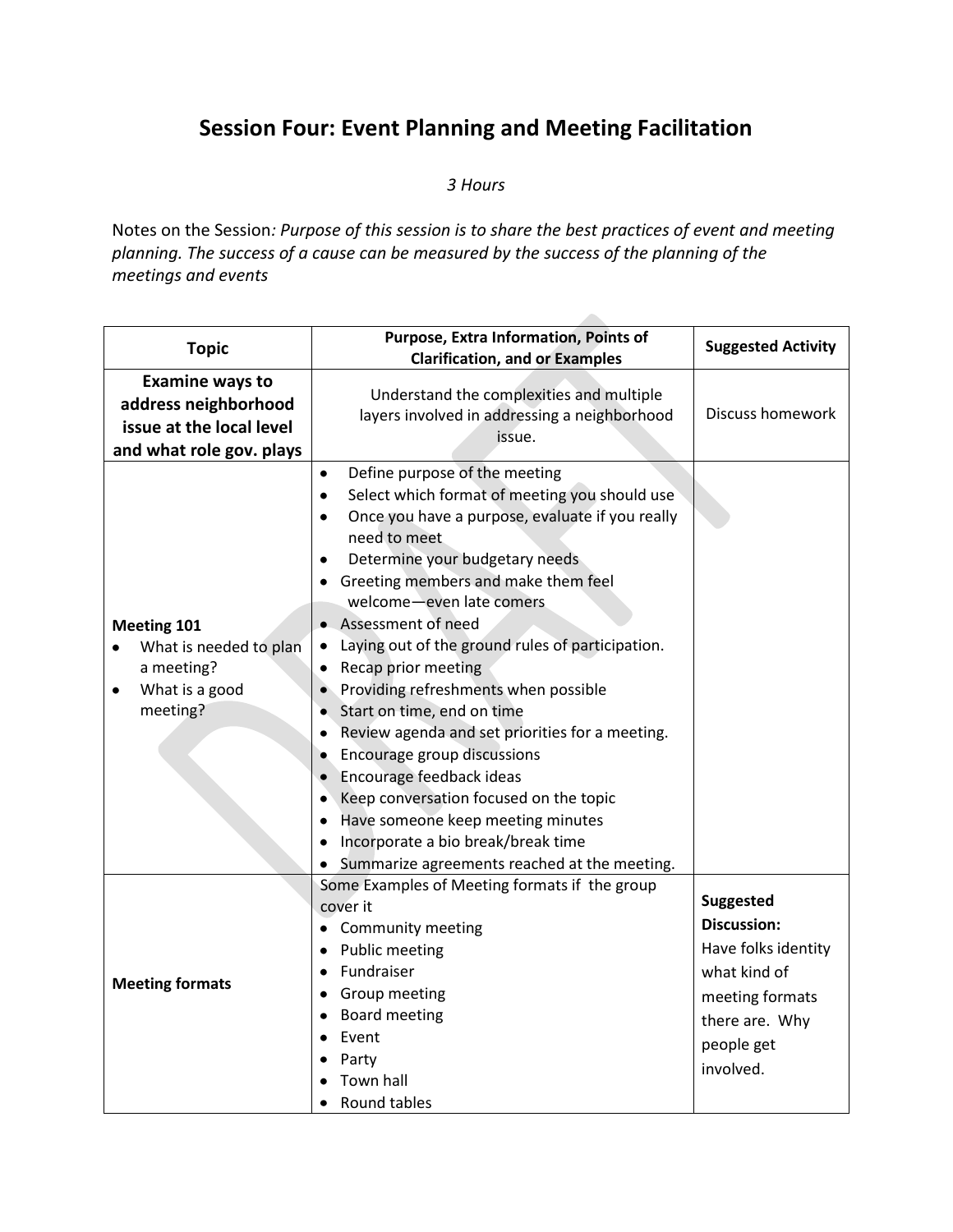|                                                                                      | <b>Community forums</b><br>$\bullet$<br>Neighborhood walk/visit<br>Work group/task force<br><b>Focus Group</b>                                                                                                                                                                                                                                                                                                                                                                      |  |
|--------------------------------------------------------------------------------------|-------------------------------------------------------------------------------------------------------------------------------------------------------------------------------------------------------------------------------------------------------------------------------------------------------------------------------------------------------------------------------------------------------------------------------------------------------------------------------------|--|
| <b>Methods of decision</b><br>making<br>Roberts Rules of Order<br>Consensus building | Go over pros and cons<br>In your past experience, what types of decision-<br>making methods have you participated in?<br>What model does the government use?<br>Robert's Rules. Refer folks to groups that do<br>teach it.<br>http://www.jurassicparliament.com/training.ht<br>ml<br>• Cross-cultural communication (see IOPE session)<br>Ask again: What's the value, the why?<br>Why include people of different backgrounds, ages,<br>races, abilities, gender, religion, class? |  |
| Location, location,<br>location. (for both meeting<br>and events)                    | • ADA accessibility as practice.<br>Appropriate venue for your type of meeting (size,<br>shape, bathrooms, setup, cost, special<br>equipment)<br>Parking, accessibility to transit.<br>٠<br>Childcare (extra room that is child safe)<br>$\bullet$<br>Visit potential sites before booking<br>Appropriate size<br>ADA accessible<br>Set up needs (chairs, podium, AV equipment                                                                                                      |  |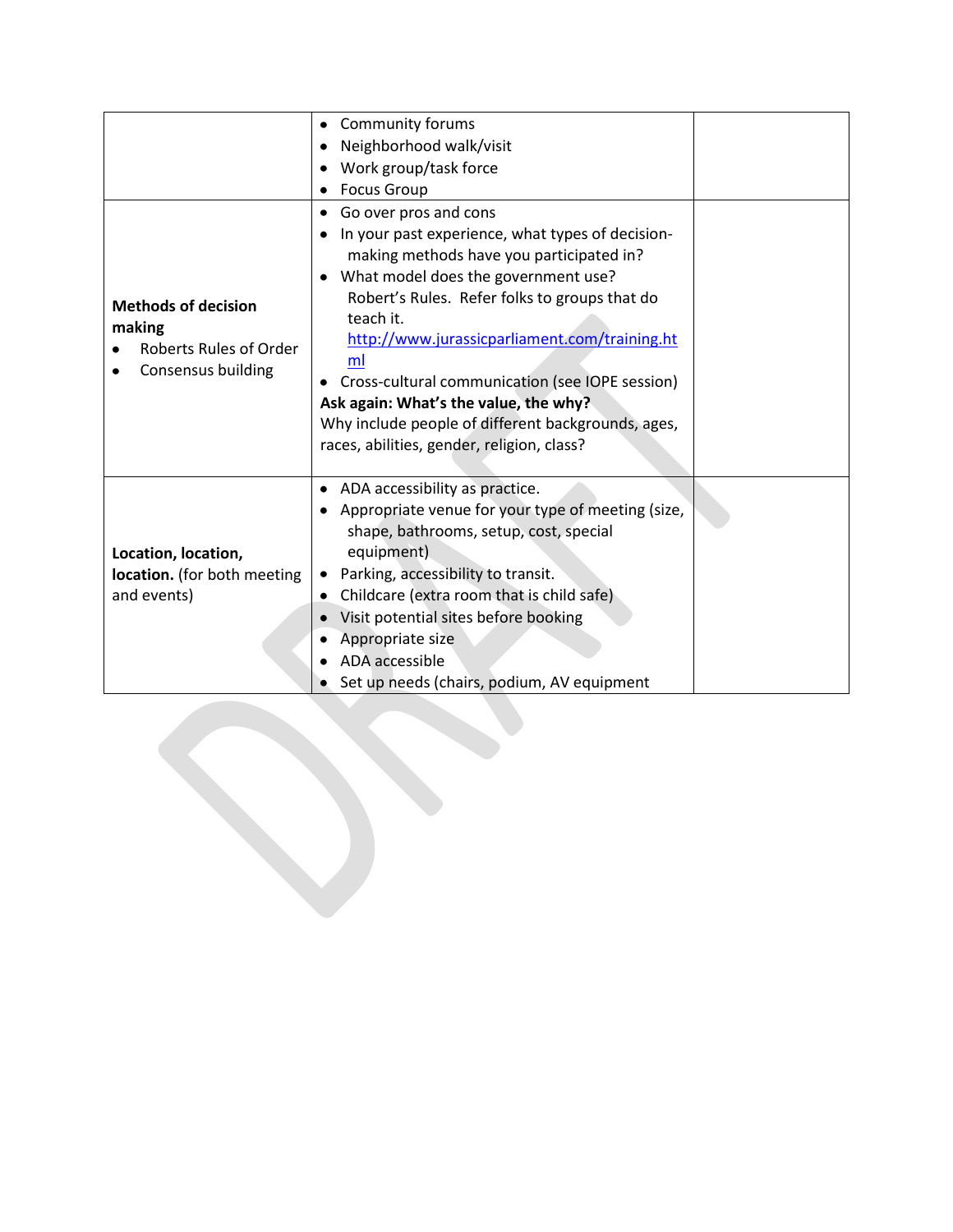| <b>Event planning 101</b>                                            | • Define the event purpose<br>How many people do you need to make it<br>happen?<br>Does the event serve a need?<br>Do you have the resources to make it happen?<br>• Have you identified your target audience?<br>Select an event date that is not in conflict with<br>other major events in the community or<br>religious observances<br>Select their planning committee members<br>Event cost estimates, what can you afford?<br>• Compile your mailing list<br>Send out save the dates<br>Develop a press release/marketing plan.<br>٠<br>Do you need a special permit?<br>Finalize your design<br>Mail out invitations at least two weeks in<br>advance<br>Assign event duties to volunteers | Give timeline<br>sample or template |
|----------------------------------------------------------------------|--------------------------------------------------------------------------------------------------------------------------------------------------------------------------------------------------------------------------------------------------------------------------------------------------------------------------------------------------------------------------------------------------------------------------------------------------------------------------------------------------------------------------------------------------------------------------------------------------------------------------------------------------------------------------------------------------|-------------------------------------|
| <b>Timelines (use project</b><br>management tools and<br>techniques) | • Begin planning for small meetings 3-6 months.<br>Major events you will want to plan 6 months to<br>a year out.<br><b>Establish deadlines</b><br>Set small goals<br>Assign duties<br>Meeting timelines throughout the year                                                                                                                                                                                                                                                                                                                                                                                                                                                                      |                                     |
| Post meeting and event<br>work                                       | Thank you notes<br>$\bullet$<br>Announcement of follow-up meeting.<br>Event debrief (with committee)<br>Documenting process with record keeping<br>including expense and who did what.                                                                                                                                                                                                                                                                                                                                                                                                                                                                                                           |                                     |

**Homework:** Get list of current Neighborhood Matching Fund projects. Interview applicant regarding process, community organizing, project planning, etc.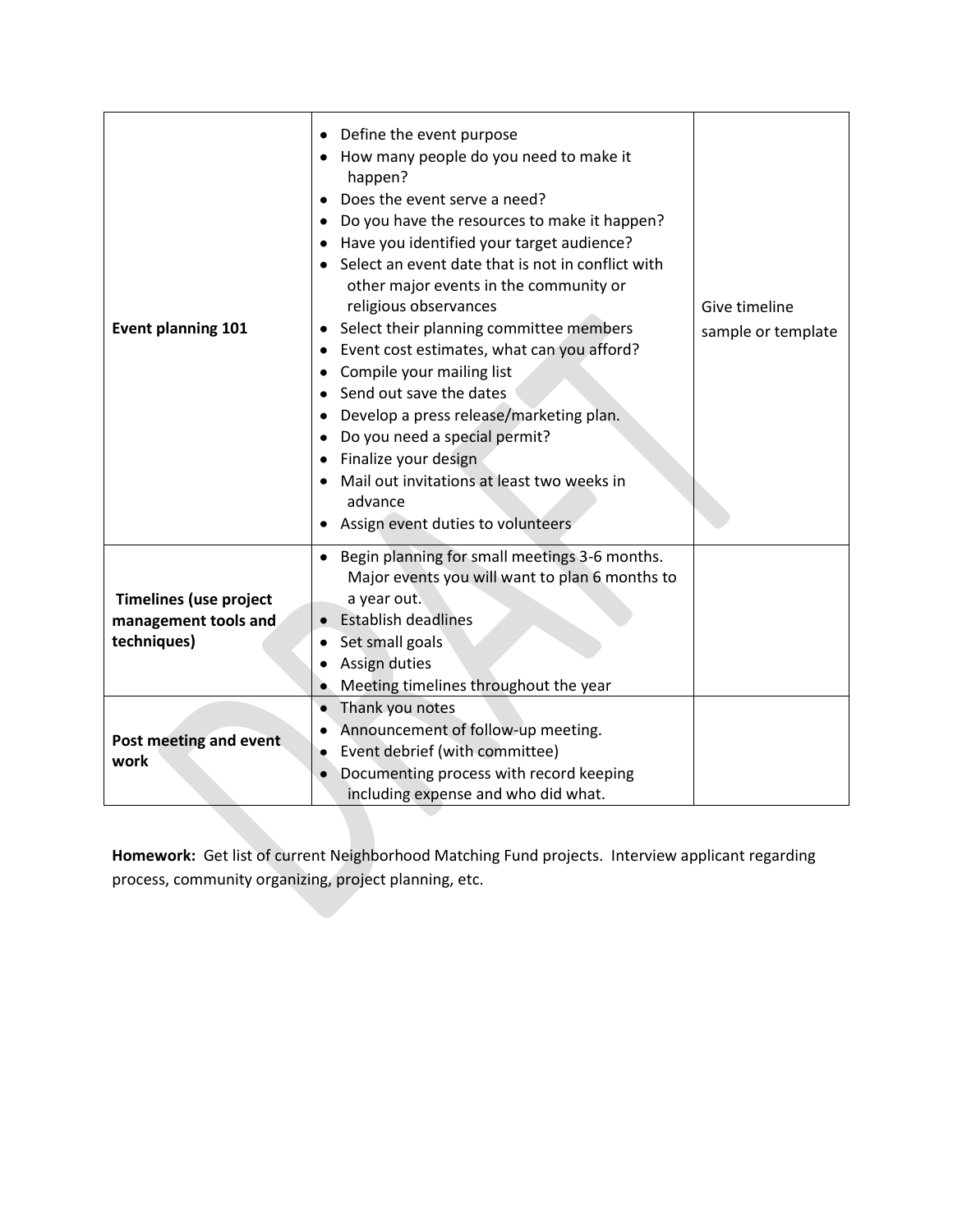## **Session Five: Community Project Management, Resource Development, & Problem Solving**

*3 Hours*

| <b>Topic</b>                                                                                                                                                                                                                                                                                  | Purpose, Extra Information, Points of<br><b>Clarification, and or Examples</b>                                                                                                                                                                                                                                                                                                                                                                                                                                                                                                          | <b>Suggested Activity</b>                                                                                                 |
|-----------------------------------------------------------------------------------------------------------------------------------------------------------------------------------------------------------------------------------------------------------------------------------------------|-----------------------------------------------------------------------------------------------------------------------------------------------------------------------------------------------------------------------------------------------------------------------------------------------------------------------------------------------------------------------------------------------------------------------------------------------------------------------------------------------------------------------------------------------------------------------------------------|---------------------------------------------------------------------------------------------------------------------------|
| <b>Creating Innovative</b><br>solutions for improving<br>neighborhoods                                                                                                                                                                                                                        | • Identify passions and interests of individuals<br>and community<br>Apply talents/interests to improving<br>neighborhoods                                                                                                                                                                                                                                                                                                                                                                                                                                                              | Discuss homework                                                                                                          |
| <b>Planning a community</b><br>project                                                                                                                                                                                                                                                        | Explore how combined interests lead to<br>community building project idea<br>Develop a draft project narrative: project<br>$\bullet$<br>idea of assessed needs, resources (including<br>people, places and things), organizing tools,<br>project community building description and<br>outcomes.<br>Risk analysis- assessing vulnerabilities                                                                                                                                                                                                                                            | <b>Exercise: Paper Airplane</b><br>round robin with speed<br>flights of fancy ideas.                                      |
| <b>Identifying and utilizing</b><br>community resources                                                                                                                                                                                                                                       | Map your Neighborhood/Community<br>٠<br>Identify strategies for connecting to outside<br>resources: one person, one leader,<br>neighborhood group, Neighborhood project,<br>or Neighborhood<br>Identifying Community connectors<br>۰<br>Ask again: What's the value, the why?<br>Why include people of different backgrounds,<br>ages, races, abilities, gender, religion, class?                                                                                                                                                                                                       | <b>Exercise: Show examples</b><br>of completed Asset Maps<br>and give instructions for<br>mapping homework<br>assignment. |
| <b>Resource Development</b><br>What are existing<br>unused or<br>underutilized<br>resources in the<br>community<br>Opportunities for<br>$\qquad \qquad -$<br>partnership and<br>allies<br>Neighborhood<br>٠<br><b>Matching Fund</b><br>Small Sparks Fund<br>Small and Simple<br>Projects Fund | • Looking at community's assets, resources,<br>events and how you might collaborate to<br>further develop your project and build<br>community. E.g. participate in an annual<br>neighborhood event (pm)<br>For example:<br>• Perhaps a school building is only used during<br>the day - can partnerships be made to cover<br>for security, maintenance, etc.<br>Are there unused pieces of property? (i.e.<br>$\bullet$<br>shoreline street end program - problem<br>solving privilege and access to government<br>acquirement and POF)<br>Can a problem area turn into an asset? (i.e. | Brainstorm: Business,<br>Institution, Government<br>resources - underutilized<br>and utilized                             |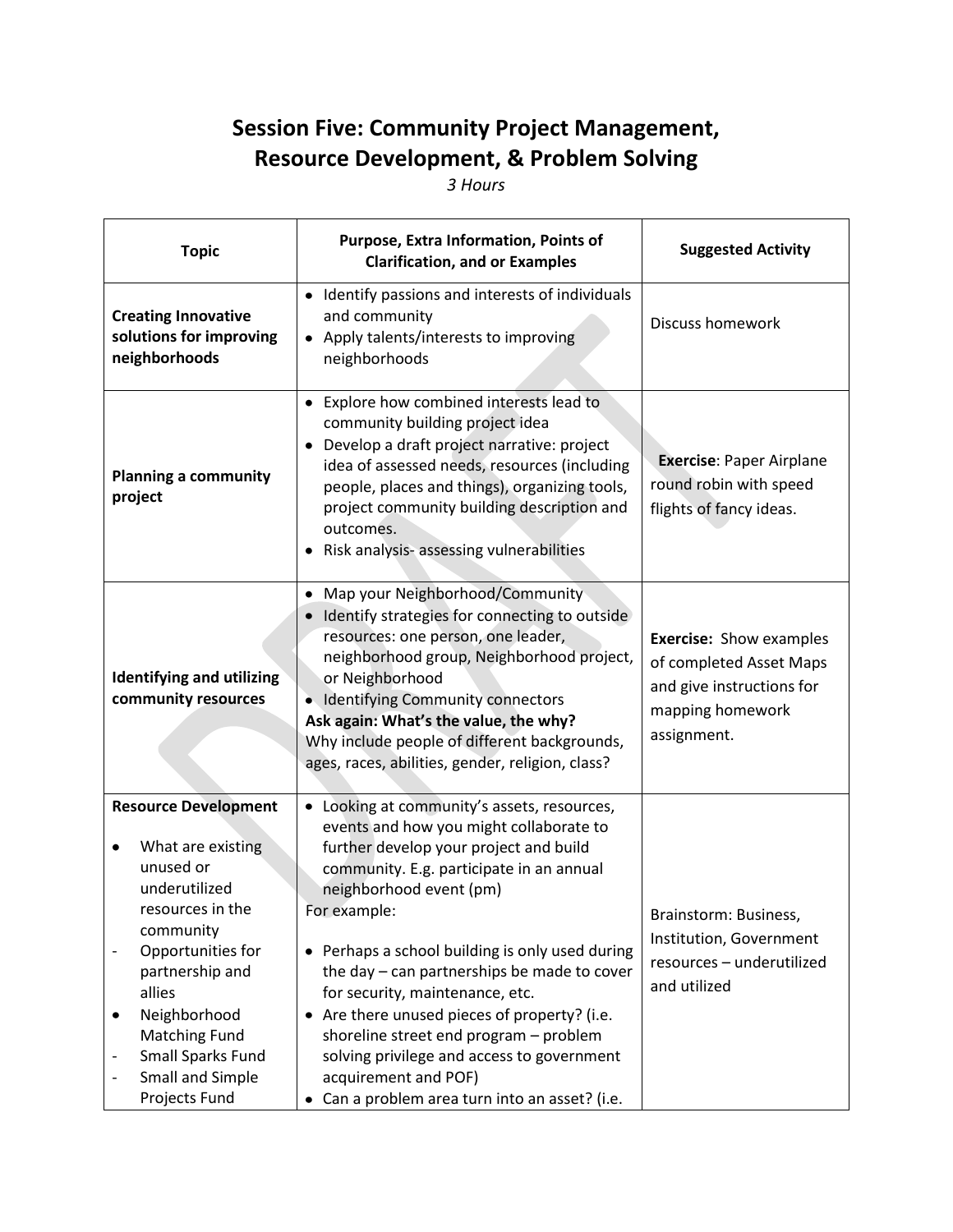| Large Projects Fund                           | Fremont Troll)                                  |                                |
|-----------------------------------------------|-------------------------------------------------|--------------------------------|
| <b>OED business district</b>                  |                                                 |                                |
| Technology matching<br>$\overline{a}$         |                                                 |                                |
| fund                                          |                                                 |                                |
| Waterway matching<br>$\overline{\phantom{0}}$ |                                                 |                                |
| fund?                                         |                                                 |                                |
| Parks opportunity                             |                                                 |                                |
| fund                                          |                                                 |                                |
|                                               | • Developing a scope of work                    |                                |
|                                               | Dedicating volunteers to goals                  |                                |
|                                               | Identifying resources<br>٠                      |                                |
|                                               | Developing budget                               | <b>Exercise: Flow</b>          |
| <b>Grant Writing &amp;</b>                    | Creating a fundraising Plan                     |                                |
| <b>Fundraising</b>                            | Researching funding opportunities<br>٠          | Chart/Timeline drafting-       |
|                                               | Assessing geography of funding-what is hot      | Share techniques               |
|                                               | and not!                                        |                                |
|                                               | • Creating draft timeline for funding           |                                |
|                                               | opportunities and flow chart of possibilities   |                                |
|                                               | • City organization and City funding options    |                                |
|                                               | The NMF and purpose, Resource Match             |                                |
|                                               | Developing relations with NMF Project           | <b>Exercise:</b>               |
|                                               | Managers- advise on best practices, local       | 1) Find your mentors.          |
| <b>Neighborhood Matching</b>                  | mentors, sample successful projects             | <b>Identify Community</b>      |
| <b>Fund</b>                                   | Developing relations with District<br>$\bullet$ | Connectors                     |
|                                               | Coordinators to create network of support       | 2) Fill out a Small Sparks     |
|                                               | Basics on project types                         |                                |
|                                               | Basics on the application process               | application draft in teams     |
|                                               | Fundamentals on filling in the blanks.          |                                |
|                                               | • Steering committee and volunteer              |                                |
|                                               | fundamentals                                    |                                |
|                                               | Ongoing Outreach to greater community           |                                |
|                                               | Transparency in project development and         |                                |
| Implementing a                                | implementation                                  | <b>Exercise: Shared</b>        |
| <b>Community Project</b>                      | • Clear goals and timeline with identified      | experiences roundtable.        |
|                                               | scope that is mutually agreed upon.             |                                |
|                                               | Marking project mileposts                       |                                |
|                                               | Reporting procedures                            |                                |
|                                               | Checking in with each other and funders         |                                |
|                                               | • Mobilization transforming into sustainable    | <b>Exercise: Brainstorming</b> |
|                                               | empowerment                                     |                                |
|                                               | • Neighbor Trusts: investing in your            | on-1) Hot Sparks for           |
| <b>Building and Sustaining</b>                | community over time, building the               | energizing communities         |
| Momentum                                      | investment and ability to withdraw for          | (Rewards tossed out for        |
|                                               | action without bankrupting yourselves           | out of the box ideas.)         |
|                                               | How to develop enthusiasm beyond single<br>٠    | 2) Crazy downers you have      |
|                                               |                                                 |                                |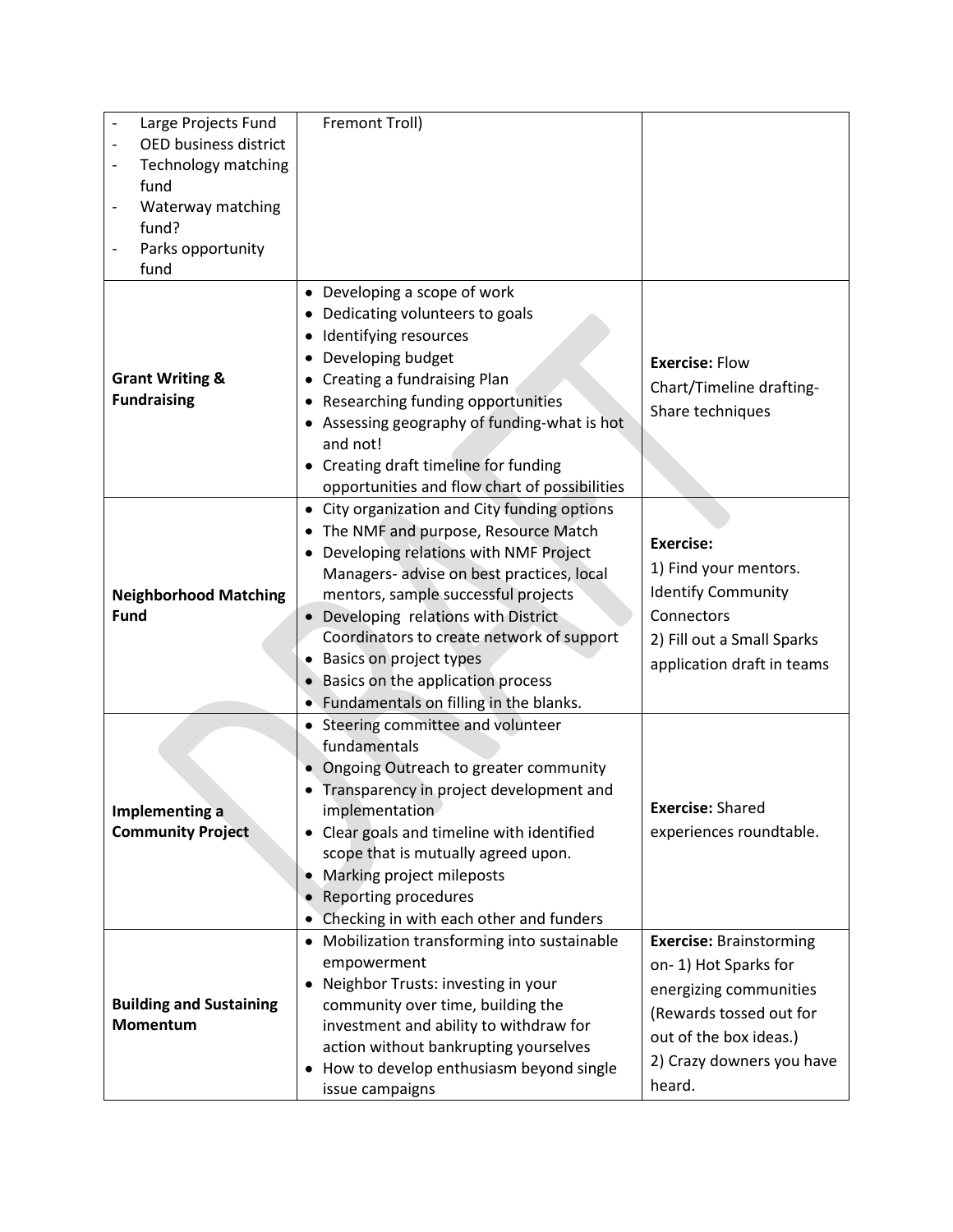| • Fun and Food and Celebration             |  |
|--------------------------------------------|--|
| • Share Successes (branding and marketing) |  |
| • Acknowledging the activists              |  |
| • Group renewal with new blood and ideas   |  |
| • Being adaptable and inclusive            |  |

#### **Session Five (cont'd): Problem Solving**

In this session we hope to learn how to recognize and work around the existing problems and history within the city, smaller neighborhood communities and with each other. This session will allow group members to research some of the history and problems that have become barriers to connectivity amongst communities working together. Participants will also learn valuable tools in conflict resolution as well as how to work with difficult people and techniques in dealing with problems that arises in meetings.

Learning Objectives:

- How to identify existing problems within communities and methods of turning them into assets.
- Learn to research the history of the groups we are working with
- To distinguish between conflict engagement and conflict resolution
- How to deal with a difficult person
- How to avoid and handle common problems that occur in meetings

| <b>Topic</b>                                                                                                  | <b>Purpose, Extra Information, Points of</b><br><b>Clarification, and or Examples</b>                                                                                                                                                                                                                                                                                                                                                                                                                                                                                                                                                                                                                                                      | <b>Suggested Activity</b>                                                                                                                                                                                         |
|---------------------------------------------------------------------------------------------------------------|--------------------------------------------------------------------------------------------------------------------------------------------------------------------------------------------------------------------------------------------------------------------------------------------------------------------------------------------------------------------------------------------------------------------------------------------------------------------------------------------------------------------------------------------------------------------------------------------------------------------------------------------------------------------------------------------------------------------------------------------|-------------------------------------------------------------------------------------------------------------------------------------------------------------------------------------------------------------------|
| <b>Conflict Management</b><br>What causes conflict?<br>٠<br>What gets in the way of<br>$\bullet$<br>progress? | Identifying difficult<br><b>Deadlock</b><br>$\bullet$<br>characteristics:<br>Group Rut<br>Talkative<br>Avoidance<br>Hesitant<br>Recurrent<br>$\bullet$<br><b>Difficulty</b><br>Argumentative<br>$\bullet$<br>Making<br>Inattentive<br>٠<br><b>Decisions</b><br>Idea Zapper<br><b>Trivial issues</b><br>Negative<br>$\bullet$<br>Rushed<br>Tangential<br>$\bullet$<br>Atmosphere<br>Rigid<br>Groupthink<br>The "Last<br>٠<br>$\bullet$<br>Poor-Follow<br>Resort" Poor<br>$\bullet$<br>Through<br>Listening<br>Stubbornness<br>Lack of Focus<br>$\bullet$<br>$\bullet$<br>Polarization<br>Repetition<br>$\bullet$<br>Manipulation<br>Competition<br>٠<br>٠<br>for Best Idea<br>Power Plays<br>$\bullet$<br>Domination<br>Verbosity<br>٠<br>٠ | Remember a time when<br>you had to deal with a<br>difficult person, how did<br>you deal with this<br>person?<br>Assign people roles and<br>the rest of the class<br>doesn't know roles until<br>they are identify |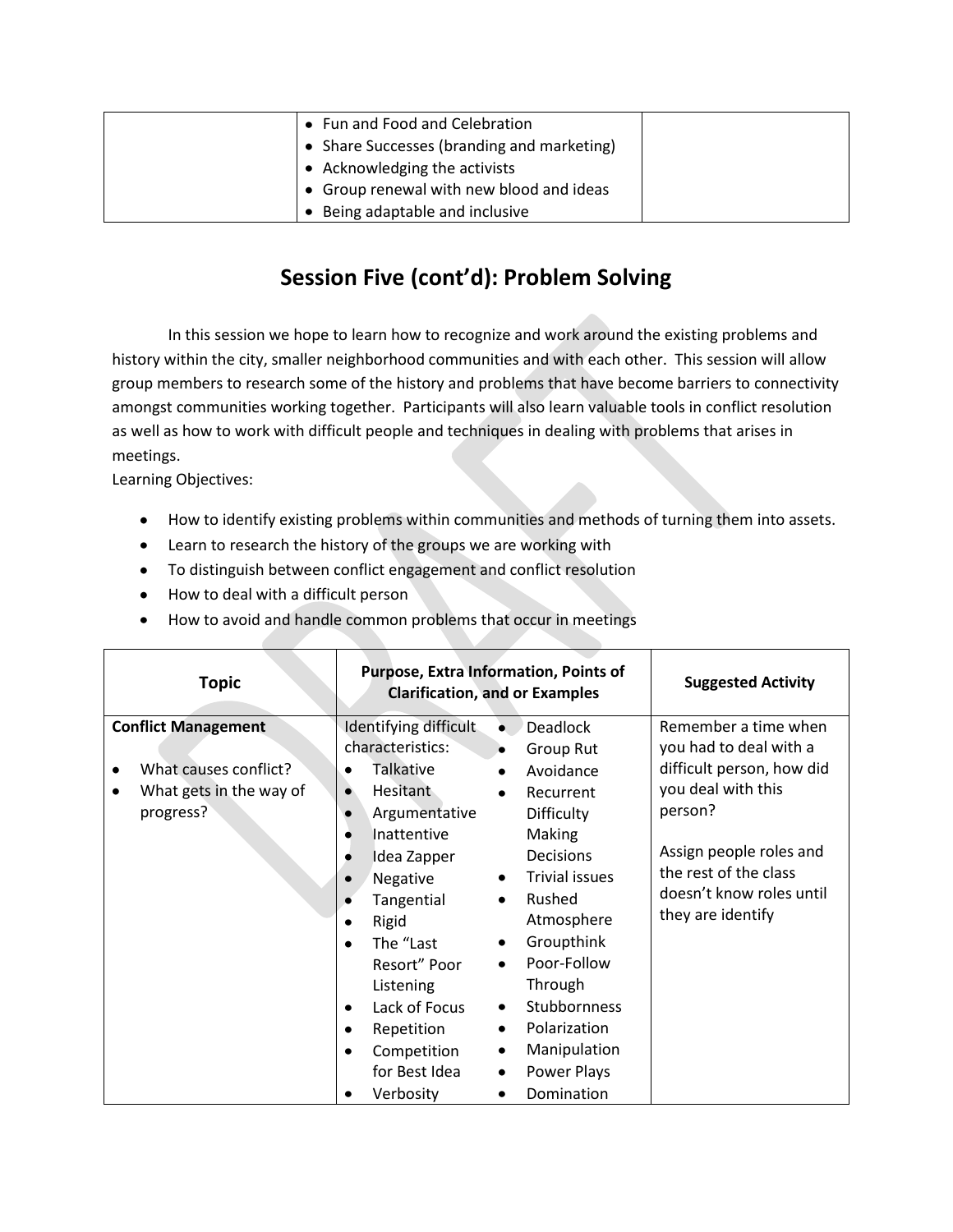|                               | <b>Personal Attacks</b><br>Passivity or<br>$\bullet$ |                          |
|-------------------------------|------------------------------------------------------|--------------------------|
|                               | Shyness<br>Pollyanna - too                           |                          |
|                               | Rambling<br>agreeable<br>$\bullet$                   |                          |
|                               | Lack of                                              |                          |
|                               | Information                                          |                          |
| <b>Conflict Resolution</b>    | To learn effective ways to deal with                 | Mediation role play with |
| How to deal with difficult    | chronically difficult people                         | participants giving      |
| individuals in a professional | Set ground rules in beginning                        | feedback                 |
| and effective manner          | Reaffirm shared                                      |                          |
|                               | goals/values/mission                                 | Communication styles     |
| Learn how to avoid common     | Utilizing neutral 3 <sup>rd</sup> party              | questionnaire            |
| problems in meeting and       | mediator, ombudsperson, or                           |                          |
| solutions and techniques in   | facilitator is effective in some                     | Come up with examples    |
| handling them                 | cases to resolve conflicts                           | of each and brainstorm   |
|                               | Recognizing the value of hearing                     | solutions                |
|                               | different opinions                                   |                          |
|                               | Pulling out shared values/goals                      | Role play scenarios      |
|                               | Personality conflicts best handled<br>٠              |                          |
|                               | outside of group setting                             |                          |
|                               | Techniques for resolving conflict                    |                          |
|                               | Conflict often occurs because                        |                          |
|                               | people care                                          |                          |
|                               | When to use a third party                            |                          |
|                               | management.                                          |                          |
|                               | Is conflict good? When is conflict                   |                          |
|                               | good?                                                |                          |
|                               | Ask again: What's the value, the why?                |                          |
|                               | Why include people of different                      |                          |
|                               | backgrounds, ages, races, abilities, gender,         |                          |
|                               | religion, class?                                     |                          |

**Homework:** Assett Mapping of community – in groups of 3-5 people who live in same area.

Presentations will be made at the celebration at the end of the curriculum.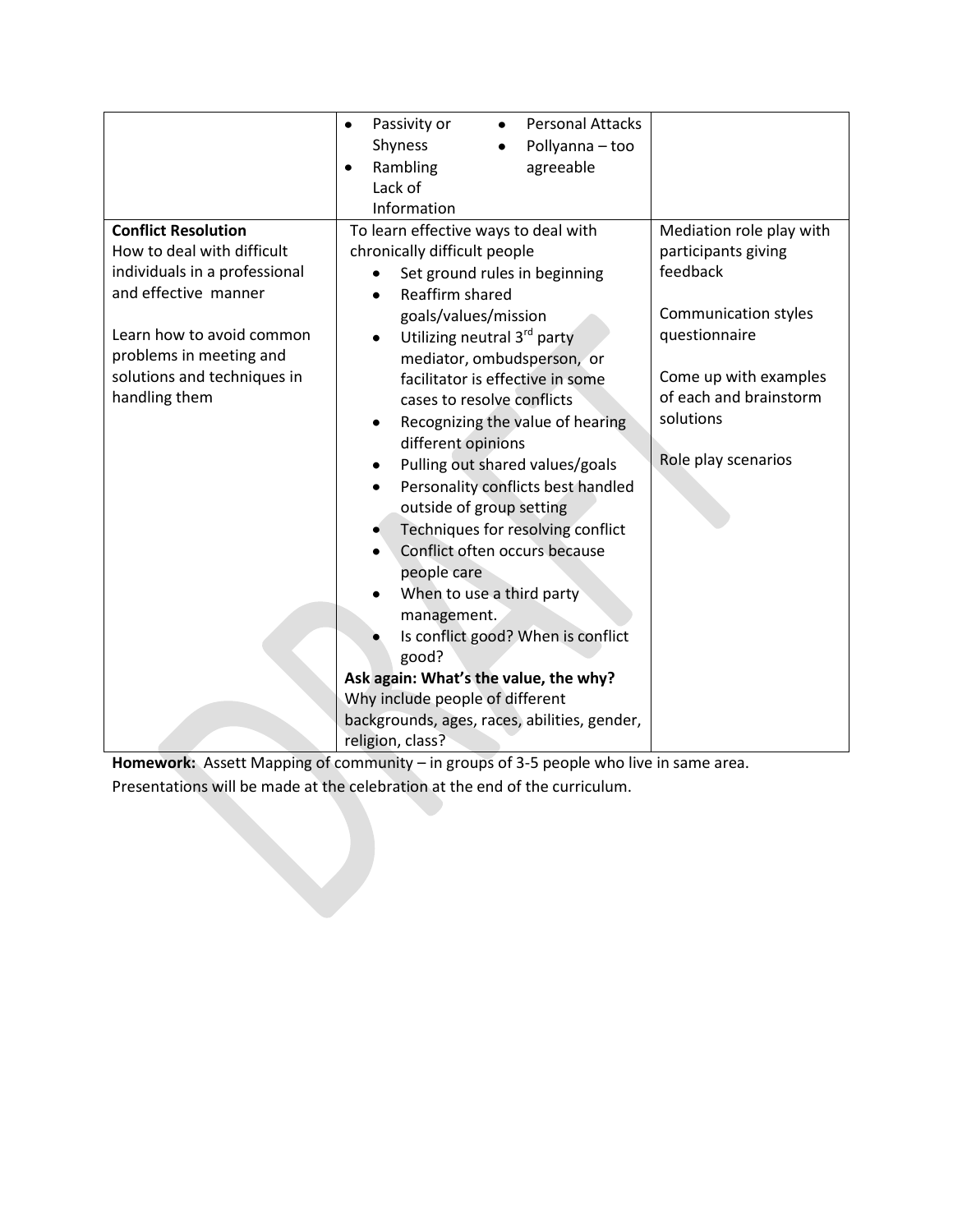### **Session Six: Public Speaking and Effective Communication**

*3 Hours*

The goal of this session is to give the opportunity for participants to become more comfortable and confident around public speaking.

| <b>Topic</b>                                                                                                                                                                                                                                                                                                         | <b>Purpose, Extra Information, Points</b><br>of Clarification, and or Examples                                                                                                                                                                                                                                               | <b>Suggested Activity</b>                                                                                                                                                                                                                                                  |
|----------------------------------------------------------------------------------------------------------------------------------------------------------------------------------------------------------------------------------------------------------------------------------------------------------------------|------------------------------------------------------------------------------------------------------------------------------------------------------------------------------------------------------------------------------------------------------------------------------------------------------------------------------|----------------------------------------------------------------------------------------------------------------------------------------------------------------------------------------------------------------------------------------------------------------------------|
| In the Beginning<br>Check in<br>Food<br>Name Tags<br>Circulate around the tables                                                                                                                                                                                                                                     | To get to know each other in an<br>$\bullet$<br>informal way.<br>Set the tone of a fun, creative<br>$\bullet$<br>workshop.<br>Get settled<br>$\bullet$                                                                                                                                                                       |                                                                                                                                                                                                                                                                            |
| <b>Ice Breaker</b>                                                                                                                                                                                                                                                                                                   | To further develop relationships<br>$\bullet$<br>and to set the tone of the session                                                                                                                                                                                                                                          |                                                                                                                                                                                                                                                                            |
| <b>Communication skills</b><br>Verbal and Non Verbal<br>Body language, eye contact,<br>expression of voice.<br>Diversity and communication<br>$\bullet$<br>(between cultural groups)-cross<br>cultural non verbal<br><b>Active Listening</b><br>Affirmation<br>Summarizing<br>Practice nonverbal and eye<br>contact. | A lot of miscommunication<br>happens when one or more<br>parties have not listened<br>accurately or have not felt<br>heard<br>Conflict management<br>covered in session 5<br>Ask again: What's the value, the<br>why?<br>Why include people of different<br>backgrounds, ages, races, abilities,<br>gender, religion, class? | <b>Activity: Two</b><br><b>Minute Round</b><br><b>Robin</b><br>In pairs $-$ one<br>person talks for two<br>minutes about a<br>time when they felt<br>listened to. After,<br>partner spends one<br>minute summarizing<br>what they heard.<br>Discuss exercise's<br>process. |
| <b>Communication tools</b><br><b>Writing Talking Points</b><br><b>Effective Letters and emails</b><br>$\bullet$<br><b>Newsletters</b><br>$\bullet$<br>Aesthetic (spacing, font, size)<br>Ink and Paper<br>$\overline{\phantom{0}}$                                                                                   | Utilizing communication tools<br>$\bullet$<br>effectively can improve the<br>abilities of achieving success                                                                                                                                                                                                                  |                                                                                                                                                                                                                                                                            |
| <b>Public speaking</b><br><b>Giving Public Testimony -practice</b><br>٠<br><b>Group Presentation</b><br>$\bullet$<br><b>Effective Speaking and Verbal</b><br>$\bullet$<br>argument<br>The basics (avoid distracting habits,<br>٠<br>no ums, ahs, and likes; thank you in<br>the end; develop your thesis, etc).      | Many people feel uncomfortable<br>$\bullet$<br>about speaking in public - gauge<br>group pulse                                                                                                                                                                                                                               |                                                                                                                                                                                                                                                                            |